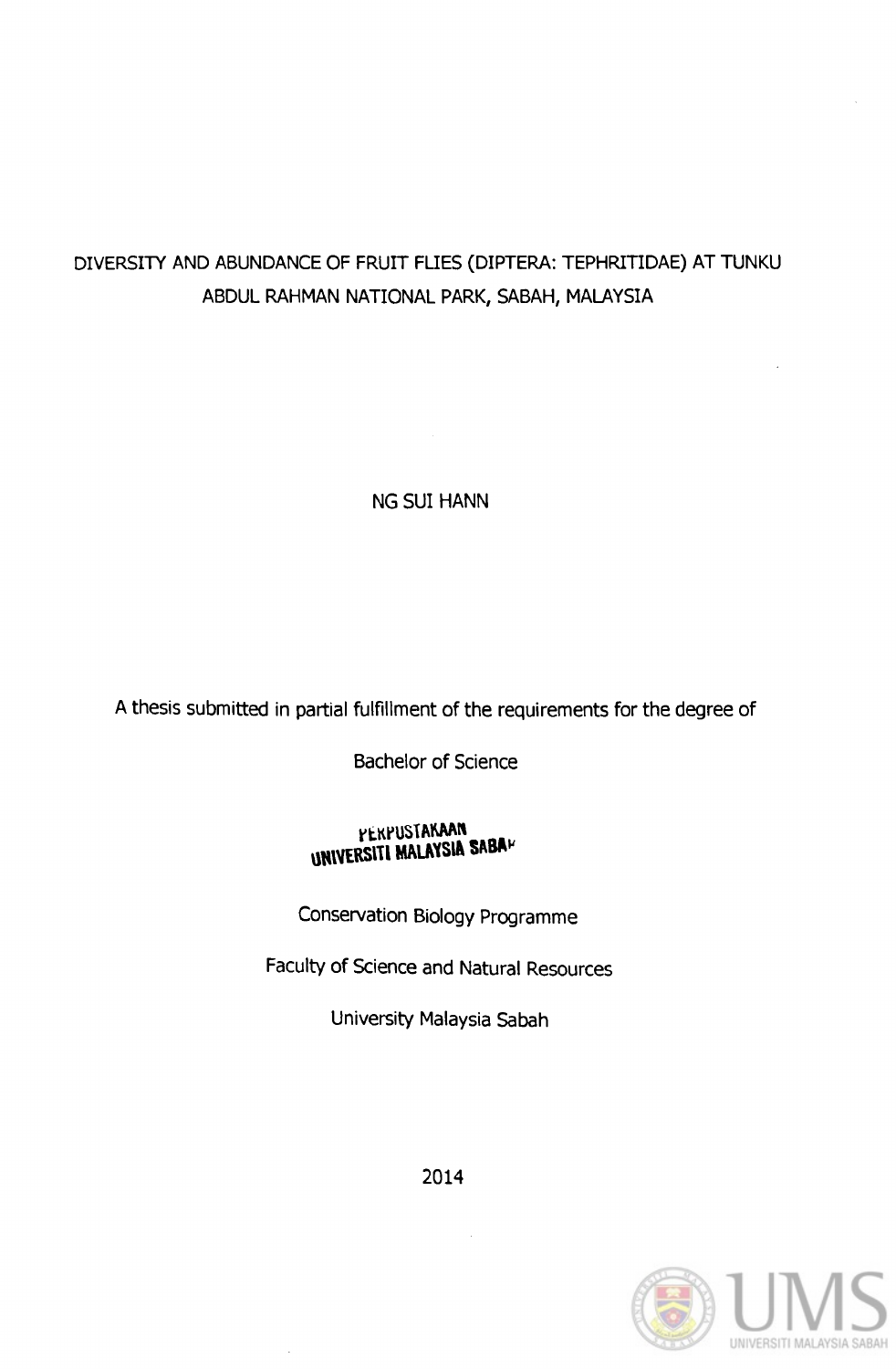|                                  |                                                                                                                                                                                                                                                                                                                                                                                                                                                   |                                                         | ARKII                                 |                                                                                         |
|----------------------------------|---------------------------------------------------------------------------------------------------------------------------------------------------------------------------------------------------------------------------------------------------------------------------------------------------------------------------------------------------------------------------------------------------------------------------------------------------|---------------------------------------------------------|---------------------------------------|-----------------------------------------------------------------------------------------|
|                                  |                                                                                                                                                                                                                                                                                                                                                                                                                                                   |                                                         |                                       |                                                                                         |
|                                  |                                                                                                                                                                                                                                                                                                                                                                                                                                                   | 22823                                                   |                                       |                                                                                         |
|                                  |                                                                                                                                                                                                                                                                                                                                                                                                                                                   | UNIVERSITI MALAYSIA SABAH                               |                                       |                                                                                         |
|                                  |                                                                                                                                                                                                                                                                                                                                                                                                                                                   | BORANG PENGESAHAN STATUS TESIS                          |                                       |                                                                                         |
| JUDUL:                           |                                                                                                                                                                                                                                                                                                                                                                                                                                                   |                                                         |                                       |                                                                                         |
|                                  | Diversity & Abundance of Fruit Flies (Diptera: Tephnitidae)<br>At Junky Nodul Rahmon Nackboart Ark, Sabah, Malaysia.                                                                                                                                                                                                                                                                                                                              |                                                         |                                       |                                                                                         |
| IJAZAH:                          | Mude<br>Savars                                                                                                                                                                                                                                                                                                                                                                                                                                    |                                                         |                                       |                                                                                         |
| SAYA:                            | NG SVI HANN                                                                                                                                                                                                                                                                                                                                                                                                                                       |                                                         | <b>SESI PENGAJIAN:</b>                | 2013/2014                                                                               |
|                                  | (HURUF BESAR)                                                                                                                                                                                                                                                                                                                                                                                                                                     |                                                         |                                       |                                                                                         |
|                                  | Mengaku membenarkan tesis *(LPSM/Sarjana/Doktor Falsafah) ini disimpan di Perpustakaan Universiti Malaysia Sabah dengan syarat-<br>syarat kegunaan seperti berikut:-                                                                                                                                                                                                                                                                              |                                                         |                                       |                                                                                         |
| 1.<br>2 <sub>1</sub><br>3.<br>4. | Tesis adalah hakmilik Universiti Malaysia Sabah.<br>Perpustakaan Universiti Malaysia Sabah dibenarkan membuat salinan untuk tujuan pengajian sahaja.<br>Perpustakaan dibenarkan membuat salinan tesis ini sebagai bahan pertukaran antara instinsi pengajian tinggi.<br>Sila tandakan (/)                                                                                                                                                         |                                                         |                                       |                                                                                         |
|                                  | SULIT                                                                                                                                                                                                                                                                                                                                                                                                                                             | termaktub di AKTA RAHSIA RASMI 1972)                    |                                       | (Mengandungi maklumat yang berdarjah keselamatan atau kepentingan Malaysia seperti yang |
|                                  | TERHAD                                                                                                                                                                                                                                                                                                                                                                                                                                            |                                                         |                                       | » (Mengandungi maklumat TERHAD yang telah ditentukan oleh organisasi/badan di mana      |
|                                  | Penyelidikan dijalankan)<br><b>TIDAK TERHAD</b>                                                                                                                                                                                                                                                                                                                                                                                                   |                                                         |                                       |                                                                                         |
|                                  |                                                                                                                                                                                                                                                                                                                                                                                                                                                   |                                                         |                                       |                                                                                         |
|                                  |                                                                                                                                                                                                                                                                                                                                                                                                                                                   | <b><i>PERPUSTAKAAN</i></b><br>UNIVERSITI MALAYSIA SABA¤ | Disahkan oleh:                        | .NURULAIN BINTI ISMAIL                                                                  |
|                                  | (TANDATANGAN PENULIS)                                                                                                                                                                                                                                                                                                                                                                                                                             |                                                         |                                       | <b>MALLEY</b> LIBRARIAN<br>(TANDATANGAN <b>UNIVERSITIWAALAYSIA SABAH</b>                |
|                                  | Alamat tetap: 39A, Lalus Ras Jaya 4,                                                                                                                                                                                                                                                                                                                                                                                                              |                                                         |                                       |                                                                                         |
|                                  | Tanen Rasi Jaya, Menglember<br>31456, Joch, Pengle.                                                                                                                                                                                                                                                                                                                                                                                               |                                                         | NAMA PENYELIA                         | B Assoc. Prob. Dr. Homatheri At Rahman                                                  |
|                                  |                                                                                                                                                                                                                                                                                                                                                                                                                                                   |                                                         |                                       |                                                                                         |
|                                  | $20/6/20$ l4<br>Tarikh:                                                                                                                                                                                                                                                                                                                                                                                                                           |                                                         | Tarikh: $\frac{20/6/2014}{\sqrt{20}}$ |                                                                                         |
|                                  |                                                                                                                                                                                                                                                                                                                                                                                                                                                   |                                                         |                                       |                                                                                         |
|                                  |                                                                                                                                                                                                                                                                                                                                                                                                                                                   |                                                         |                                       |                                                                                         |
|                                  | Catatan :-<br>* Potong yang tidak berkenaan.<br>*Jika tesis ini SULIT atau TERHAD, sila lampirkan surat daripada pihak berkuasa/organisasi berkenaan<br>dengan menyatakan sekali sebab dan tempoh tesis ini perlu dikelaskan sebagai SULIT dan TERHAD.<br>*Tesis dimaksudkan sebagai tesis bagi Ijazah Doktor Falsafah dan Sarjana Secara penyelidikan atau disertai<br>bagi pengajian secara kerja kursus dan Laporan Projek Sarjana Muda (LPSM) |                                                         |                                       |                                                                                         |
|                                  |                                                                                                                                                                                                                                                                                                                                                                                                                                                   |                                                         |                                       |                                                                                         |
|                                  |                                                                                                                                                                                                                                                                                                                                                                                                                                                   |                                                         |                                       |                                                                                         |
|                                  | PERPUSTAKAAN UMS                                                                                                                                                                                                                                                                                                                                                                                                                                  |                                                         |                                       |                                                                                         |
|                                  |                                                                                                                                                                                                                                                                                                                                                                                                                                                   |                                                         |                                       |                                                                                         |
|                                  | 1000357828                                                                                                                                                                                                                                                                                                                                                                                                                                        |                                                         |                                       |                                                                                         |
|                                  |                                                                                                                                                                                                                                                                                                                                                                                                                                                   |                                                         |                                       |                                                                                         |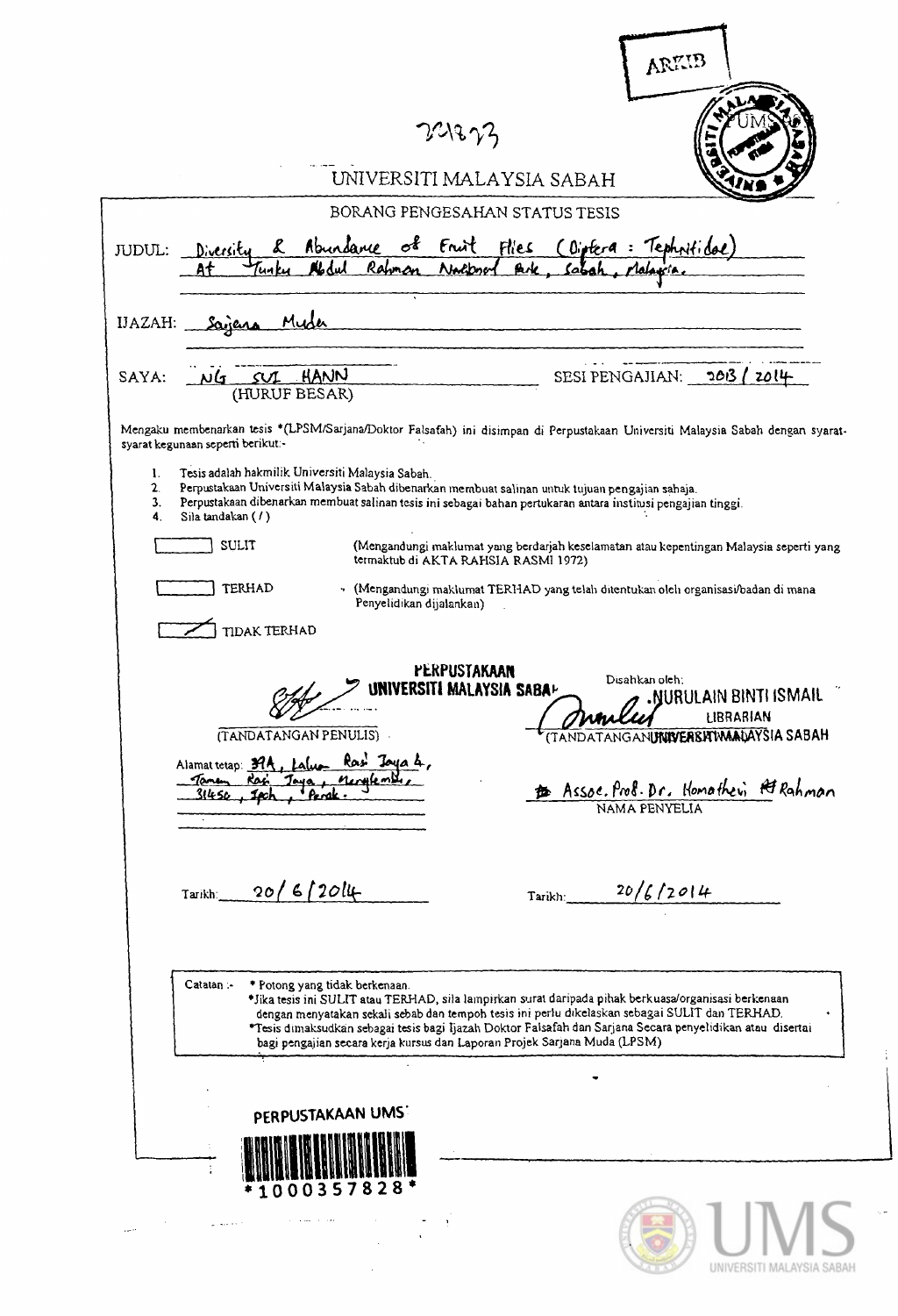# **DECLARATION**

I declare that this thesis is entirely my own work and that where material could be construed as the work of others, it is fully cited and referenced, and with appropriate acknowledgement given.

.............. ~ ...... .

NG SUI HANN (8511110417)

18<sup>TH</sup> MAY 2014

r LXPUSTAKAAN llmVERSITJ **MALAYSIASAUff** 

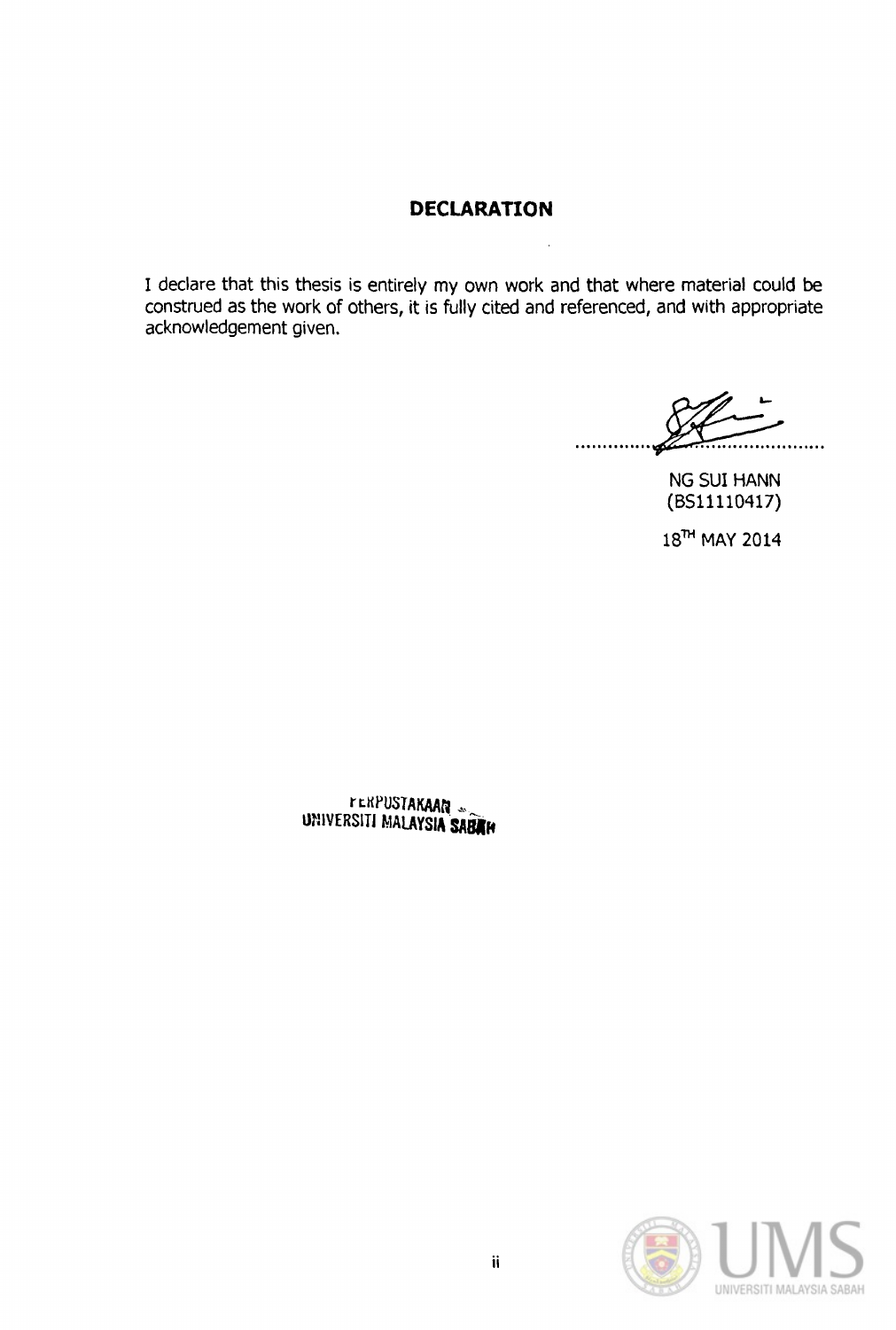# **VERIFICATION**

# **1. SUPERVISOR**

(Assoc. Prof. Dr. Homathevi Rahman)  $\sqrt{1000 + 7}$ 

# **2. CO-SUPERVISOR**

 $\ddot{\phantom{0}}$ 

 $\ddot{\phantom{0}}$ 

(Assoc. Prof. Dr. Chua Tock Hing)

**Signature** 

 $uc$ 

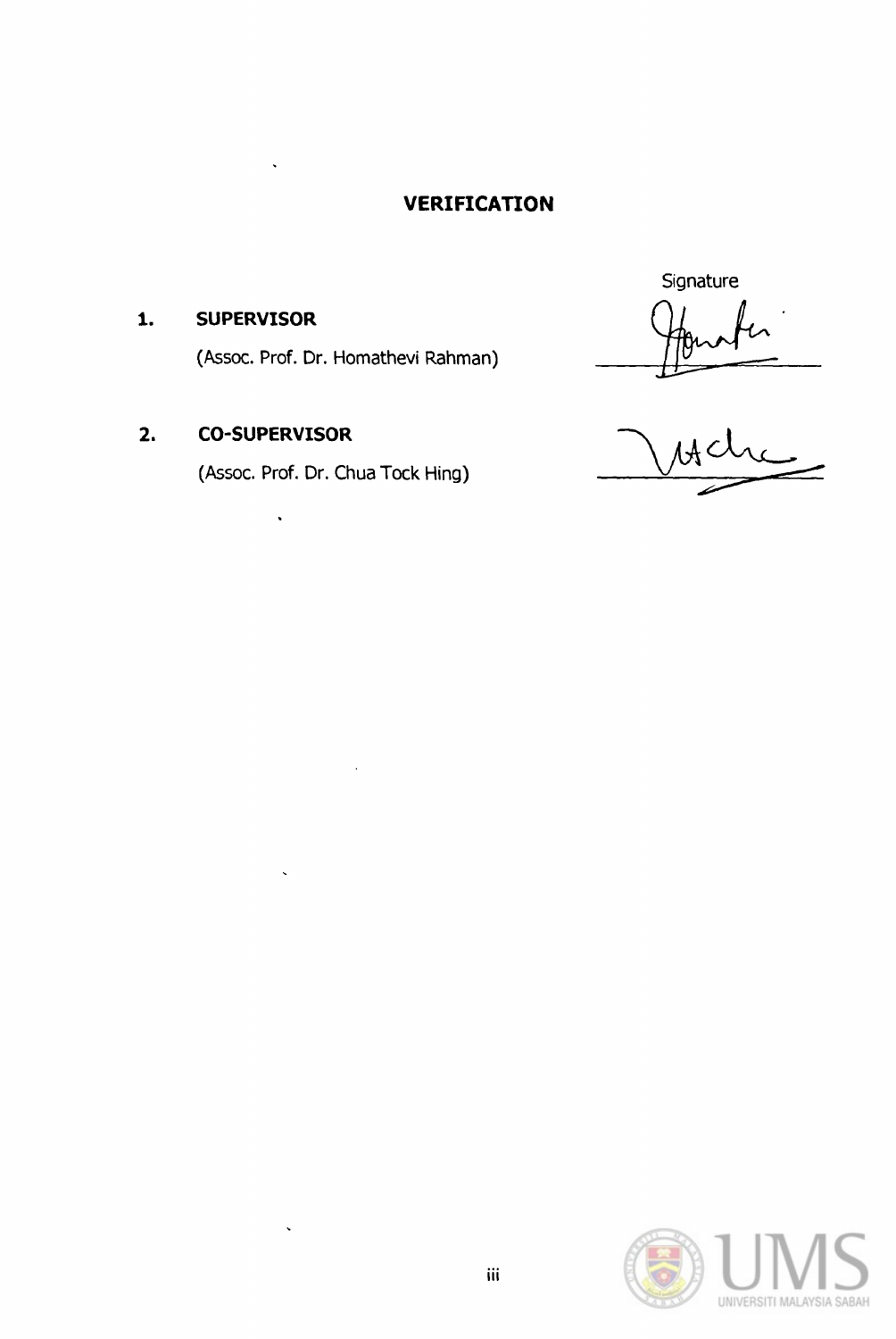# **ACKNOWLEDGEMENT**

My first gratitude goes to my supervisor, Assoc. Prof. Dr. Homathevi Rahman as well as my co-supervisor, Assoc. Prof. Dr. Chua Tock Hing. Their quidance, advices, and criticism are the most valuable resources for my thesis, my future as well. Without them I would not able to perform better in producing my thesis. My second gratitude goes to my parents, Mr. Ng Yoke Hong and Mrs. Ng Cheung Nyuk Oi. Their encouragement motivates me all the time and I must do better as their son, as a part of Ng Family. My third gratitude goes to my cousin, Dr. Ng Wei Sze and my elder brother, Mr. Ng Poh Sing. They shared their experiences of writing thesis to me. I would also like to take this opportunity to thank the administration of Sabah Park for giving me the approval to conduct field study at Tunku Abdul Rahman National Park (TARP). Besides, thanks to Mr. Alif, Mr. Madasan, Mr. Englebert, and all the boatmen and staff of TARP, just to name it a few. They provided the facility of transportation to all islands of TARP. I also appreciate all the helps from my friends that became my field assistants. Last but not least thanks to all my Ng Family members and friends for giving moral support to me.

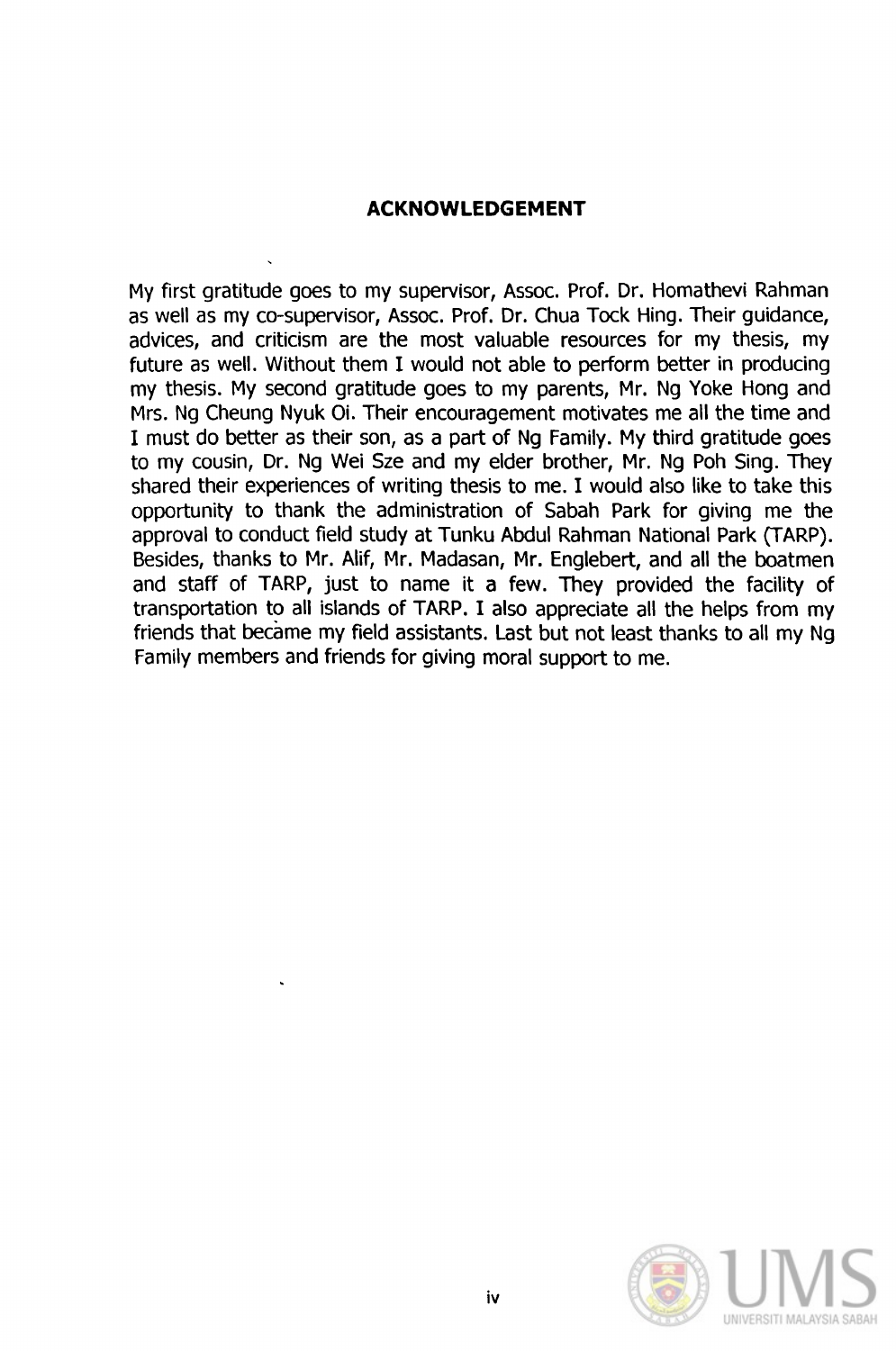## **ABSTRACT**

A preliminary study of fruit flies was conducted at five islands within Tunku Abdul Rahman National Park (TARP) from February 2014 to April 2014. The objectives were to investigate the diversity of fruit flies (Diptera: Tephritidae) and to construct a set of pictorial identification key for species found at TARP. Three methods were applied: Bait trapping with parapheromones Methel Eugenol (ME) and Cue lure (CUE), manual collection and the Malaise trap. The bait traps and Malaise trap serviced for three days in each island. A total of 37 fruit fly species was obtained, 33 of them from the genus *Bactrocera* and another four belong to other genera, namely *Trupanae*, Euphranta, Adrama, and Dacus. The most abundance species is the Bactrocera albistrigata (50.36%), following by the *B.papayae* (13.89%), and *B.carambolae* (10.71%). The fruit fly diversity of TARP was found high with the highest Shannon Diversity Index (H'=2.19) shown from Gaya Island. From the collection, 20 Bactrocera species were assigned to morphospecies due to the lack of identification material. A pictorial dichotomous key of generic level and species level were constructed. This first TARP fruit fly key is important to provide general identification guide of fruit flies at TARP. The key could be further upgraded to the key of fruit fly identification in Borneo as more studies going on.

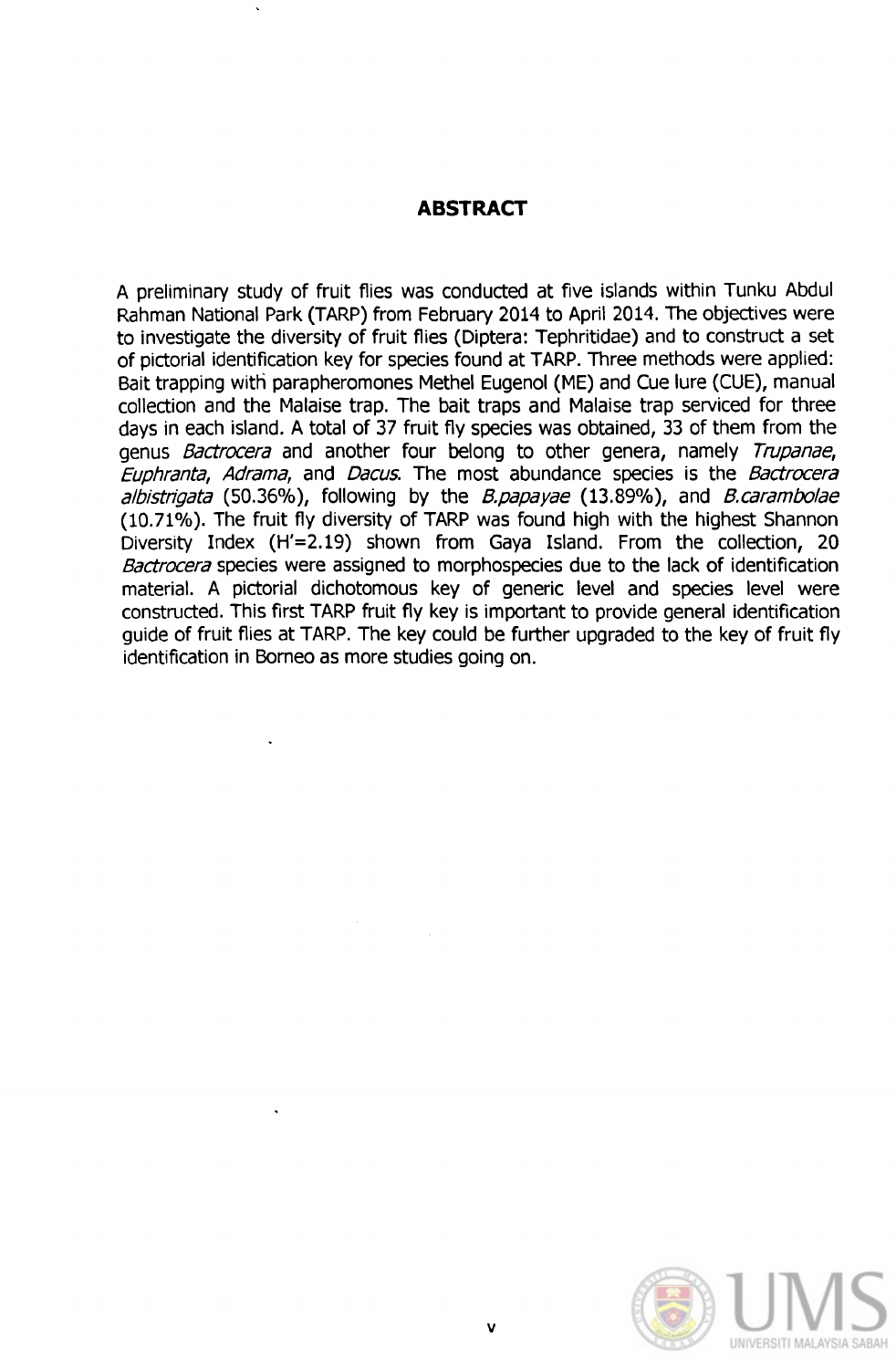# **ABSTRAK**

Kajian awal ini telah dilaksanakan di kelima-lima pulau Taman Tunku Abdul Rahman dari bulan Februari 2014 hingga bulan Mac 2014. Tujuan kajian ini adalah untuk mengkaji kepelbagaian lalat buah (Diptera: Tephritidae) dan membina kekunci dikotomi bergambar untuk lalat buah yang berada di Taman Tunku Abdul Rahman. Tiga kaedah pengumpul digunakan iaitu perangkap umpan yang mengandungi parapheromone Methyl Eugenol (ME) dan Cue lure (CUE), pengumpulan secara manual, dan perangkap Malaise. Perangkap umpan dan perangkap Malaise telah dipasang selama tiga hari di setiap pulau. Sebanyak 37 spesis lalat buah telah ditemui, antaranya 33 dari genus Bactrocera, empat lain dari genera lain, iaitu Trupanae, Euphranta, Adrama, dan Dacus. Spesis yang paling banyak ialah Bactrocera albistrigata (50.36%), diikuti oleh B. papayae (13.89%), dan B. carambolae (10.71%). Diversiti lalat buah Taman Tunku Abdul Rahman didapati tinggi, Pulau Gaya mempunyai indeks diversiti Shannon yang paling tinggi (H'=2.19). Daripada koleksi, 20 spesis Bactrocera telah diberikan nama morfospesis kerana kekurangan bahan identifikasi. Kekund dikotomi bergambar untuk tahap genus dan tahap spesis telah dibinakan. Kekunci yang pertama ini dibina khas untuk lalat buah Taman Tunku Abdul Rahman adalah penting sebagai runjukan untuk proses identifikasi lalat buah yang umum di Taman Tunku Abdul Rahman. Kekunci identifikasi ini boleh dinaik taraf untuk lalat buah yang berada di kepulauan Borneo pada masa hadapan selaras dengan banyak kajian yang akan dijalankan.

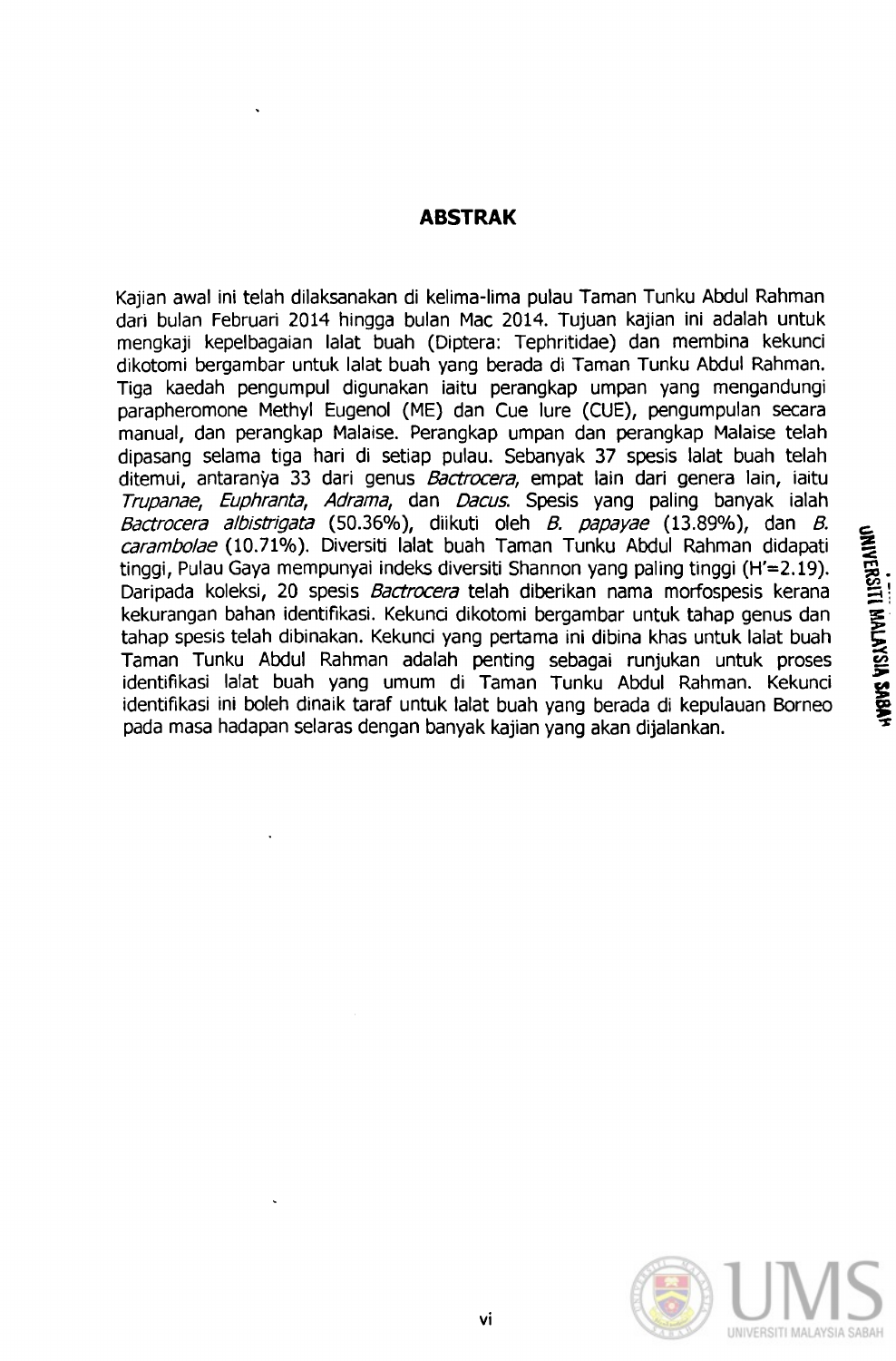## **CONTENTS**

 $\ddot{\phantom{0}}$ 

| <b>DECLARATION</b>          |                                            | ii             |  |
|-----------------------------|--------------------------------------------|----------------|--|
| VERIFICATION                |                                            |                |  |
| <b>ACKNOWLEDGEMENT</b>      |                                            | iv             |  |
| <b>ABSTRACT</b>             |                                            | $\mathbf{v}$   |  |
| <b>ABSTRAK</b>              |                                            | vi             |  |
| <b>CONTENTS</b>             |                                            | vii            |  |
| <b>LIST OF FIGURES</b>      |                                            | X              |  |
| <b>LIST OF TABLES</b>       |                                            | xi             |  |
| LIST OF PHOTOS              |                                            |                |  |
| <b>LIST OF ABBREVIATION</b> |                                            | xiii           |  |
|                             | <b>CHAPTER 1 INTRODUCTION</b>              | $\mathbf{1}$   |  |
| 1.1                         | Background                                 | $\mathbf{1}$   |  |
| 1.2                         | Fruit flies of Tephritidae                 | $\overline{2}$ |  |
| <b>Justification</b><br>1.3 |                                            |                |  |
| 1.4<br>Objectives           |                                            |                |  |
| <b>CHAPTER 2</b>            | <b>LITERATURE REVIEW</b>                   | 5              |  |
| 2.1                         | Taxonomy and classification                | 5              |  |
| 2.2                         | Morphology of fruit fly                    | $\overline{7}$ |  |
| 2.3                         | Biology, ecology and behaviour             | 9              |  |
|                             | 2.3.1<br>Life cycle                        | 9              |  |
|                             | 2.3.2<br>Feeding behaviour                 | 10             |  |
|                             | 2.3.3<br>Reproductive and mating behaviour | 10             |  |
|                             | 2.3.4 Host use among subfamilies           | 11             |  |
| 2.4<br>Biogeography         |                                            | 12             |  |



PAGE

 $\hat{\mathbf{v}}$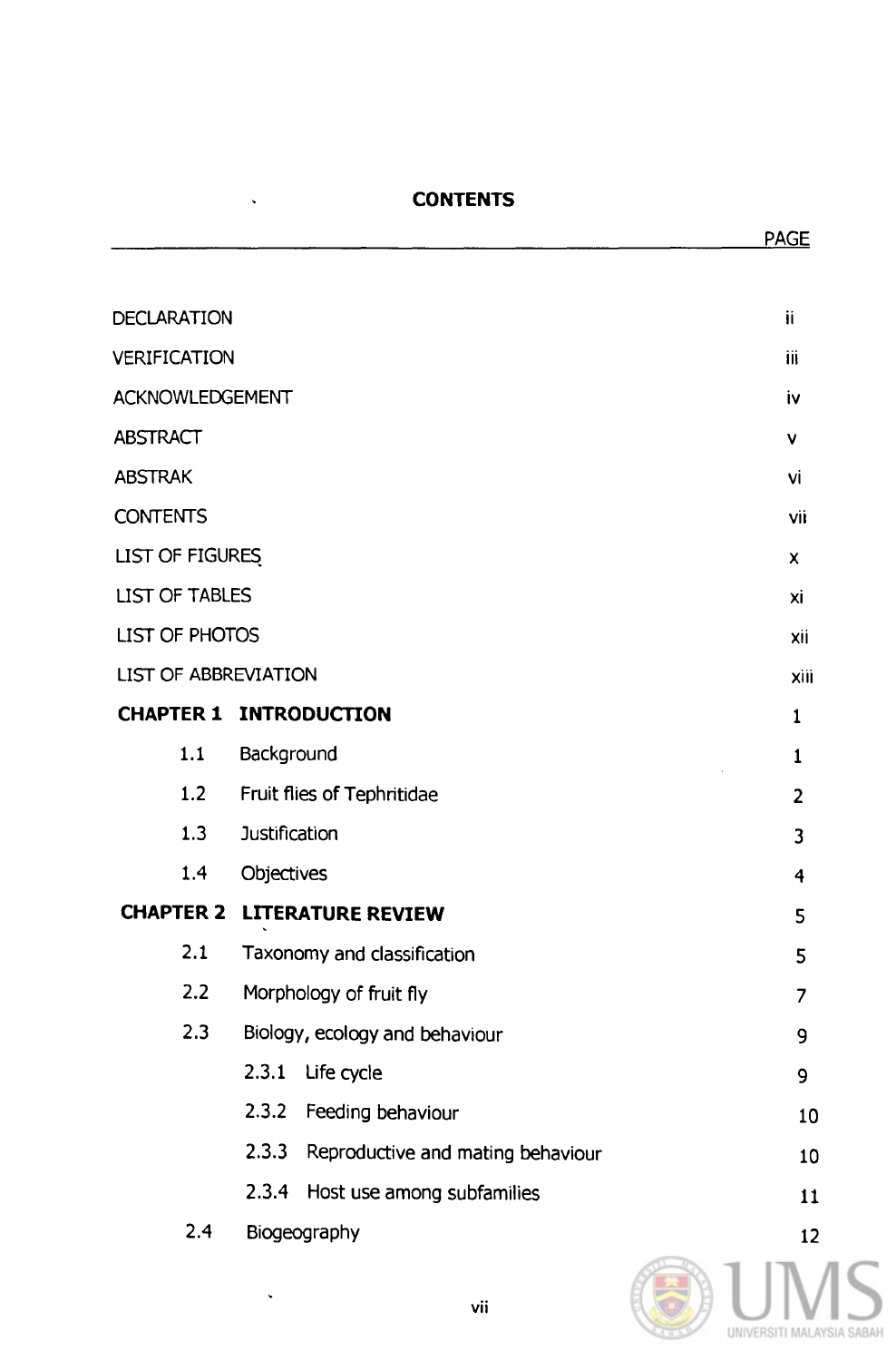| 2.5                     | Economic importance in field of agriculture        | 13 |
|-------------------------|----------------------------------------------------|----|
| 2.6                     | Fruit fly control and management                   | 14 |
|                         | 2.6.1 Local area management                        | 14 |
|                         | 2.6.2 Area-wide pest management                    | 16 |
| <b>CHAPTER 3</b>        | <b>METHODOLOGY</b>                                 | 18 |
| 3.1                     | Study site                                         | 18 |
| 3.2                     | Sampling methods                                   | 19 |
|                         | 3.2.1<br>Bait trapping                             | 19 |
|                         | Manual collection<br>3.2.2                         | 22 |
|                         | 3.2.3<br>Malaise trap                              | 22 |
| 3.4                     | Sampling procedure                                 | 23 |
| 3.5                     | Identification and preservation                    | 24 |
| 3.6                     | Construction of dichotomous key                    |    |
| 3.7                     | Data Analysis                                      | 27 |
|                         | 3.7.1<br>Diversity and abundance                   | 27 |
|                         | Similarity<br>3.7.2                                | 28 |
|                         | 3.7.3<br>MultiVariate Statistical Package (MVSP)   | 28 |
| <b>CHAPTER 4 RESULT</b> |                                                    | 29 |
| 4.1                     | Alpha diversity                                    | 29 |
|                         | 4.1.1 Species composition                          | 29 |
|                         | 4.1.2 Species diversity and evenness               | 31 |
| 4.2                     | Beta diversity                                     | 31 |
| 4.3                     | MultiVariate Statistical Package (MVSP)            | 32 |
|                         | 4.3.1<br>Data characters                           | 32 |
|                         | 4.3.2 Cluster Analysis                             | 32 |
| 4.4                     | Pictorial dichotomous keys for fruit flies of TARP | 36 |
|                         | 4.4.1<br>Key to genus                              | 36 |
|                         | 4.4.2 Key to species                               | 38 |



 $\mathcal{L}_{\mathcal{A}}$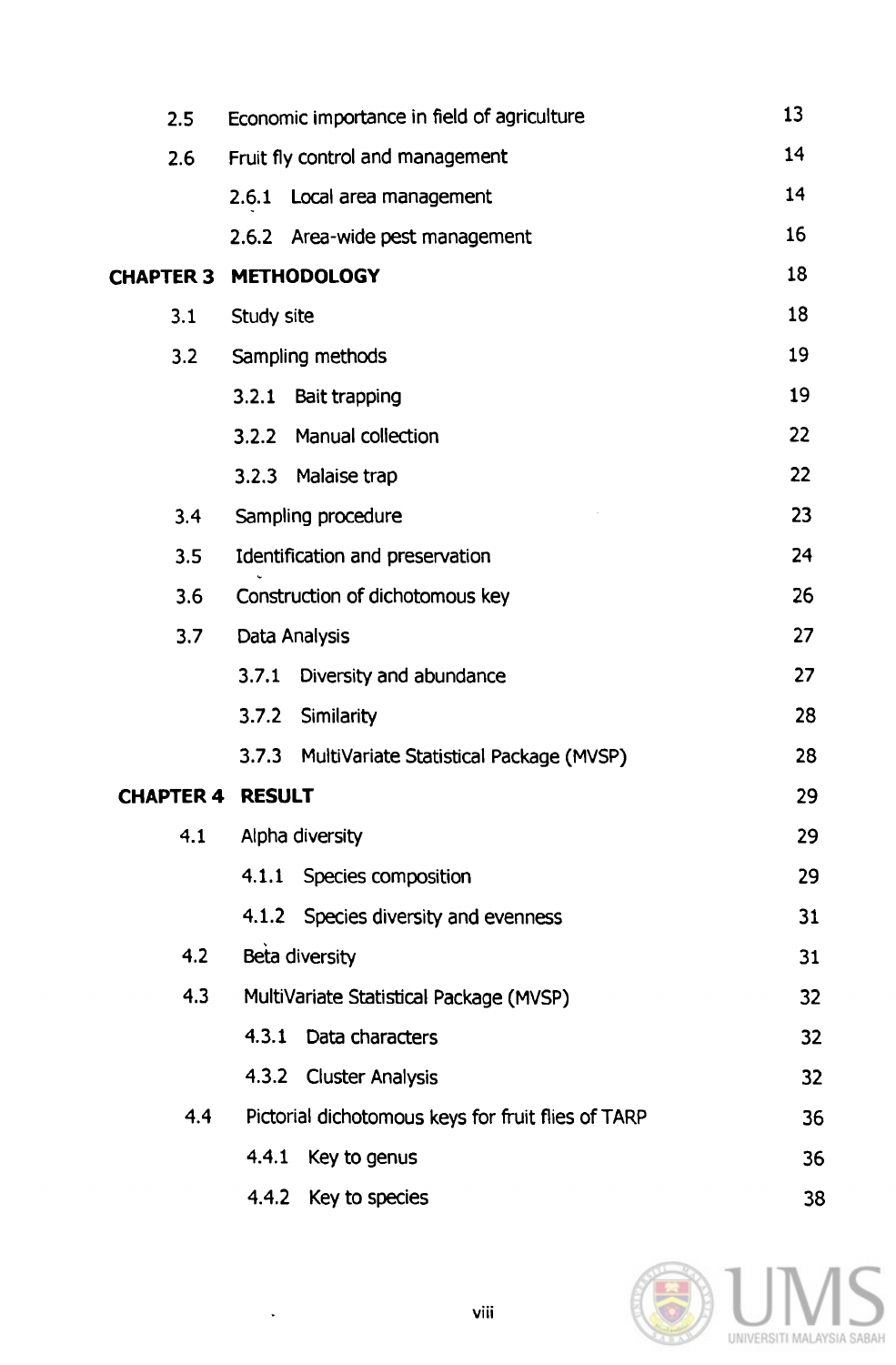|                   | <b>CHAPTER 5 DISCUSSION</b>             |    |  |
|-------------------|-----------------------------------------|----|--|
| 5.1               | Alpha diversity                         | 53 |  |
| 5.2               | Beta diversity                          |    |  |
| 5.3               | <b>Status of fruit flies at TARP</b>    |    |  |
| 5.4               | Sampling issue                          |    |  |
| 5.5               | Fruit fly taxonomy                      |    |  |
|                   | Cluster analysis<br>5.5.1               | 58 |  |
|                   | Pictorial dichotomous keys<br>5.5.2     | 59 |  |
|                   | Remarks on fruit flies of TARP<br>5.5.3 | 59 |  |
|                   | <b>CHAPTER 6 CONCLUSION</b>             | 61 |  |
| <b>REFERENCES</b> |                                         | 62 |  |
| <b>APPENDIX</b>   |                                         |    |  |

 $\mathbb{Z}_2$ 

 $\mathcal{L}^{\text{max}}_{\text{max}}$ 

 $\mathcal{L}^{\text{max}}_{\text{max}}$ 

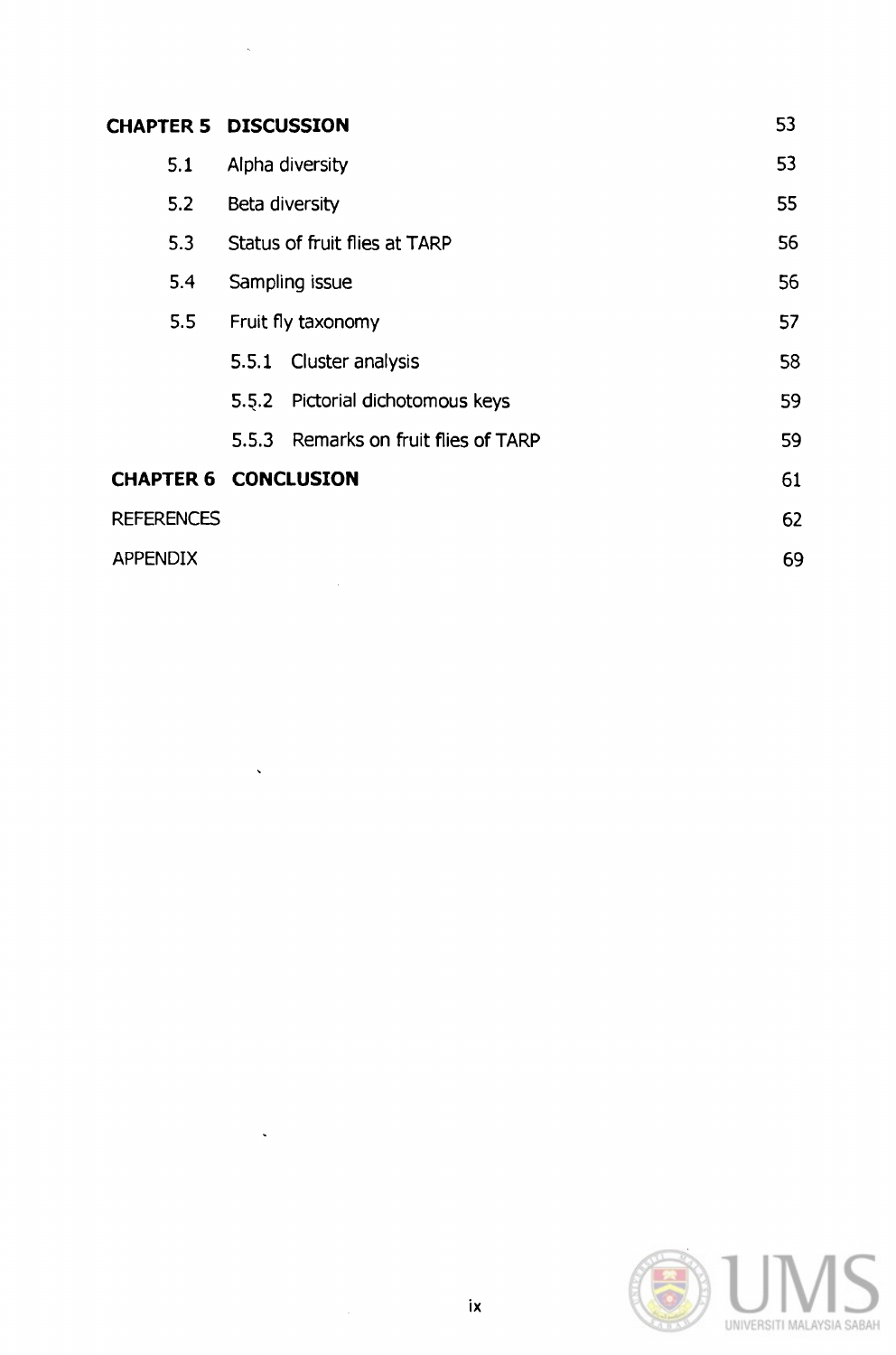# **LIST OF FIGURES**

 $\bar{\mathbf{v}}$ 

 $\ddot{\phantom{0}}$ 

 $\ddot{\phantom{a}}$ 

 $\mathcal{A}$ 

|     | Figure No.                                                 | Page |
|-----|------------------------------------------------------------|------|
| 2.1 | Dorsal view of fruit fly.                                  | 8    |
| 3.1 | Schematic map showing locality of TARP near Kota Kinabalu. | 19   |
| 3.2 | Process of bait trap preparation.                          | 20   |
| 3.3 | Adult head morphology and terminology.                     | 24   |
| 3.4 | Dorsal view of thorax.                                     | 24   |
| 3.5 | Wing venation.                                             | 25   |
| 4.1 | Cluster analysis of fruit fly species.                     | 35   |

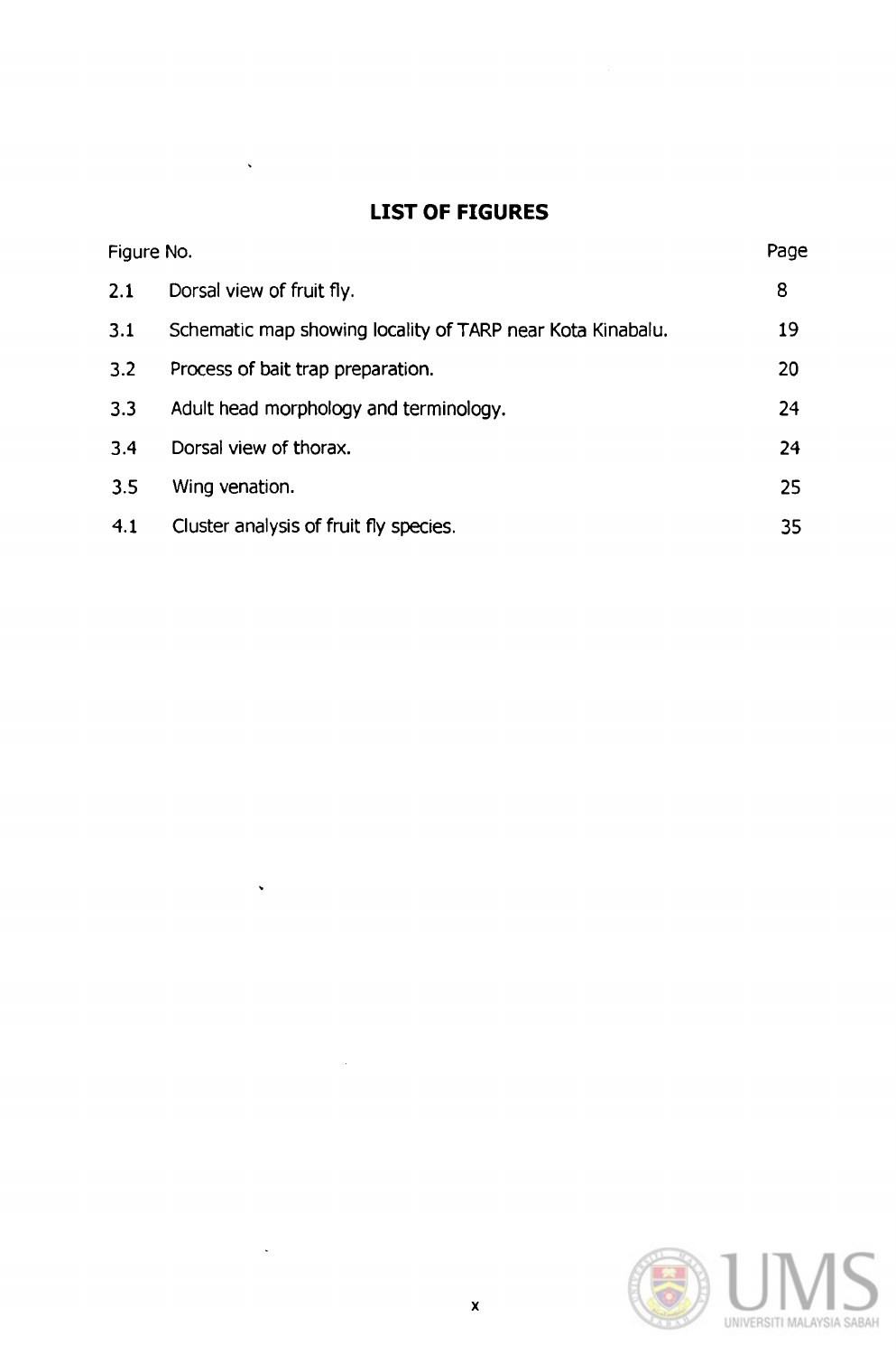# **LIST OF TABLES**

| Table No. | $\blacksquare$                                     | Page |
|-----------|----------------------------------------------------|------|
| 2.1       | Subfamilies and tribes of Tephritidae.             | 6    |
| 3.1       | Morphological characters of fruit flies.           | 26   |
| 4.1       | Species composition and abundance.                 | 30   |
| 4.2       | Diversity indices of fruit flies in various sites. | 32   |
| 4.3       | Quotient of similarity among sites.                | 32   |
| 4.4       | Morphological characters.                          | 33   |

 $\ddot{\phantom{0}}$ 

 $\ddot{\phantom{a}}$ 

Alban Harry Hamilton, 1983<br>Alban Harry Hamilton, 1983

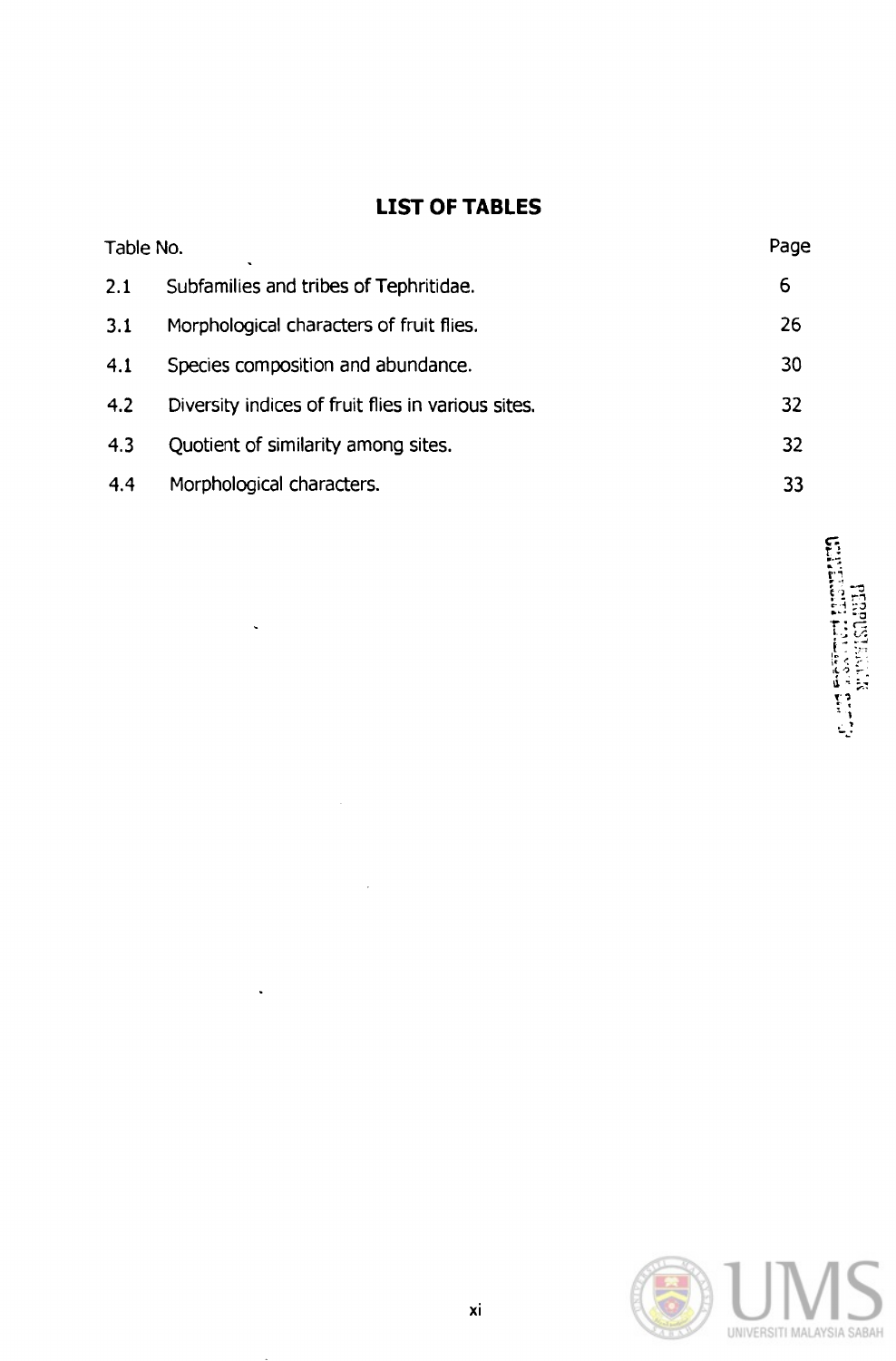# **LIST OF PHOTOS**

| Photo No. |                              | Page |
|-----------|------------------------------|------|
| 3.1       | Bait trap hanging on a tree. | 21   |
| 3.2       | Townes type Malaise trap.    | フス   |

 $\ddot{\phantom{a}}$ 

 $\ddot{\phantom{0}}$ 

 $\ddot{\phantom{0}}$ 

 $\bar{z}$ 

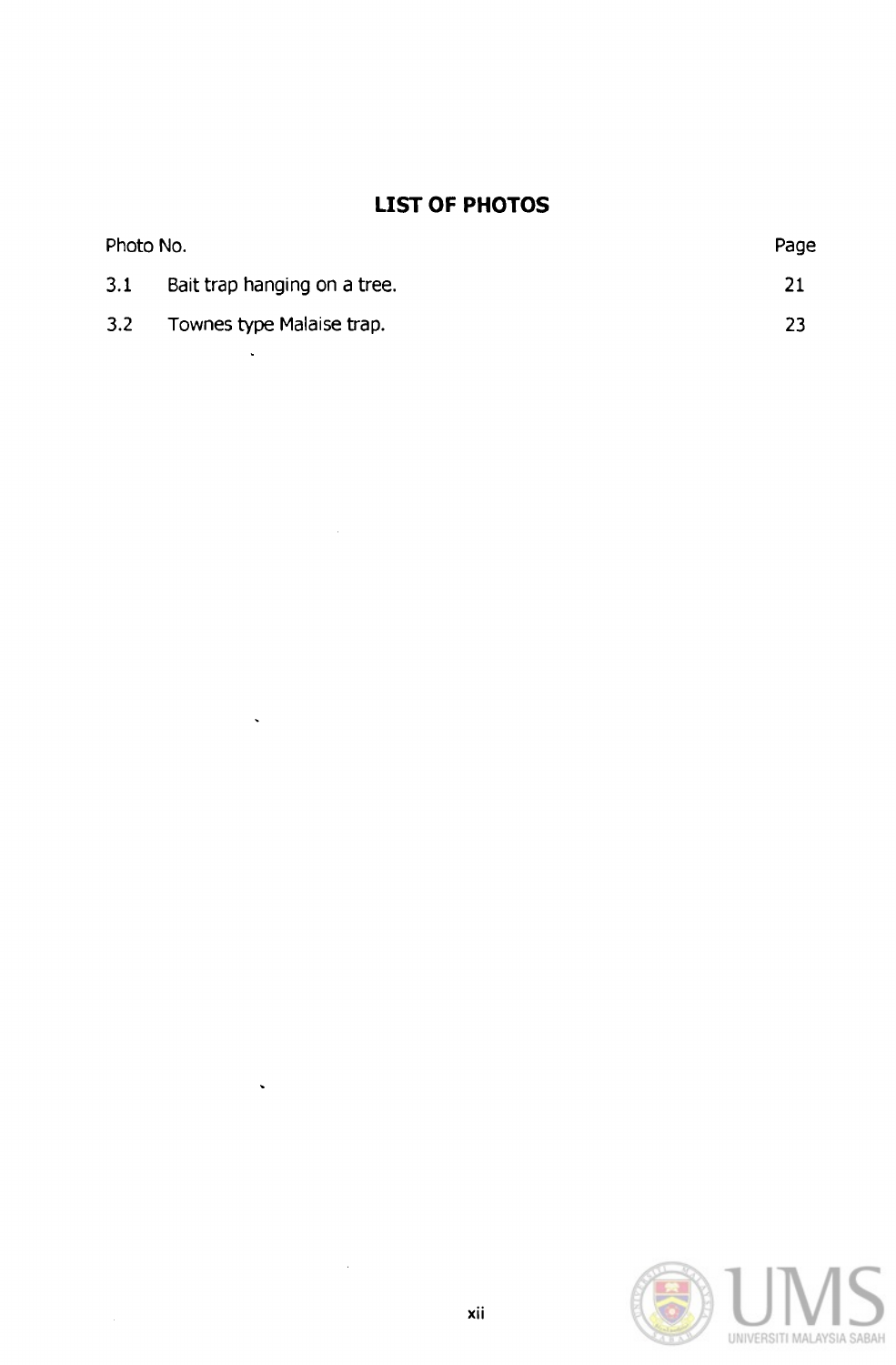# **LIST OF ABBREVIATION**

| ACIAR | Australia Centre for International Agriculture Research |
|-------|---------------------------------------------------------|
|-------|---------------------------------------------------------|

- AWPM Area-wide Pest Management
- CUE Cue-lure
- GDP Gross Domestic Product
- La. Intra-alar
- ITBC Institute for Tropical Biology and Conservation
- IPM Integrated Pest Management
- PCR-RFLP Polymerase Chain Reaction-Restriction Fragment Length Polymorphism
- ME Methyl Eugenol
- **MVSP** MultiVariate Statistical Package
- TARP Tunku Abdul Rahman National Park
- SIT Sterile Insect Technique
- R Radian
- UMS University Sabah Malaysia

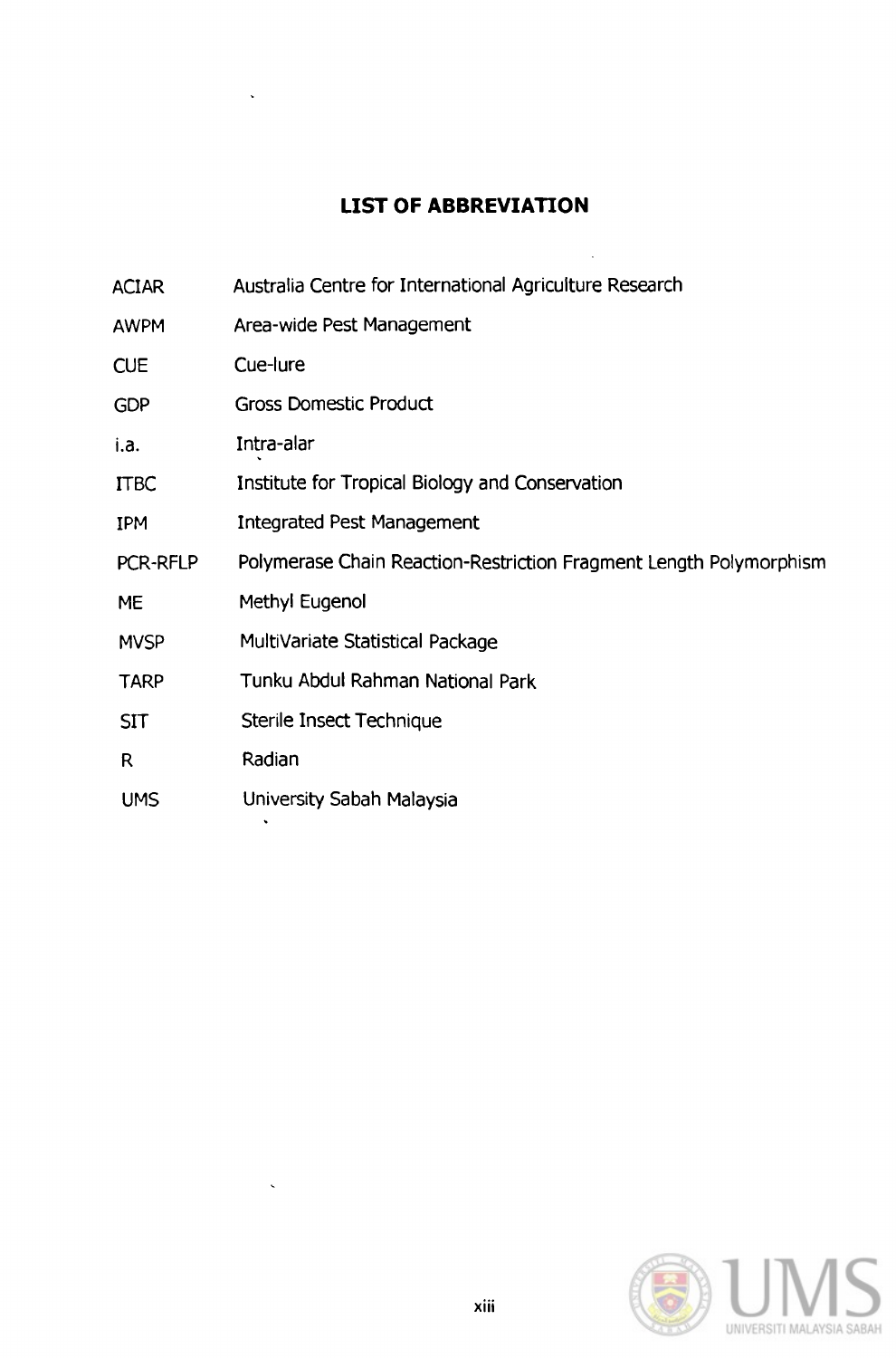#### **CHAPTER 1**

#### **INTRODUCTION**

#### **1.1 Background**

Dietary patterns of human have been changed over years, majority nowadays prefer healthy, high natural fibre content meal such as fresh fruits (Bateman, 1989). The demand of fresh fruits rises with the increase of human population. This in tum encourages more production of fresh fruits, especially in third world countries upon the demand from first and second world countries. As fruits are the main nutrient source of many insects, these fruit associated pests hitchhike and distribute themselves worldwide with the growth and globalisation of world trade.

One of the major fruit pests is fruit fly, belonging to the family Tephritidae, which causes fruit producers to lose significant direct economic losses. For instance, the European cherry fruit fly, Rhagoletis cerasi (L.) can infest more than 90% of sour cherries in Mediterranean areas (Fimiani, 1989). The oriental fruit fly, Bactrocera dorsalis (Hendel) in South-East Asia and Japan, attacks citrus, mango, guava and more than 40 families of tropical and subtropical fruits (Allwood et al., 1999).

In order to prevent entry of exotic fruit fly some countries impose stringent quarantine barriers to the imported fruits (White & Elson, 1992). Producers must invest in expensive post-harvest facilities and treatments such as fumigation to disinfect fruit cargoes before exportation of fresh fruits (Hendrichs, 1996). Their

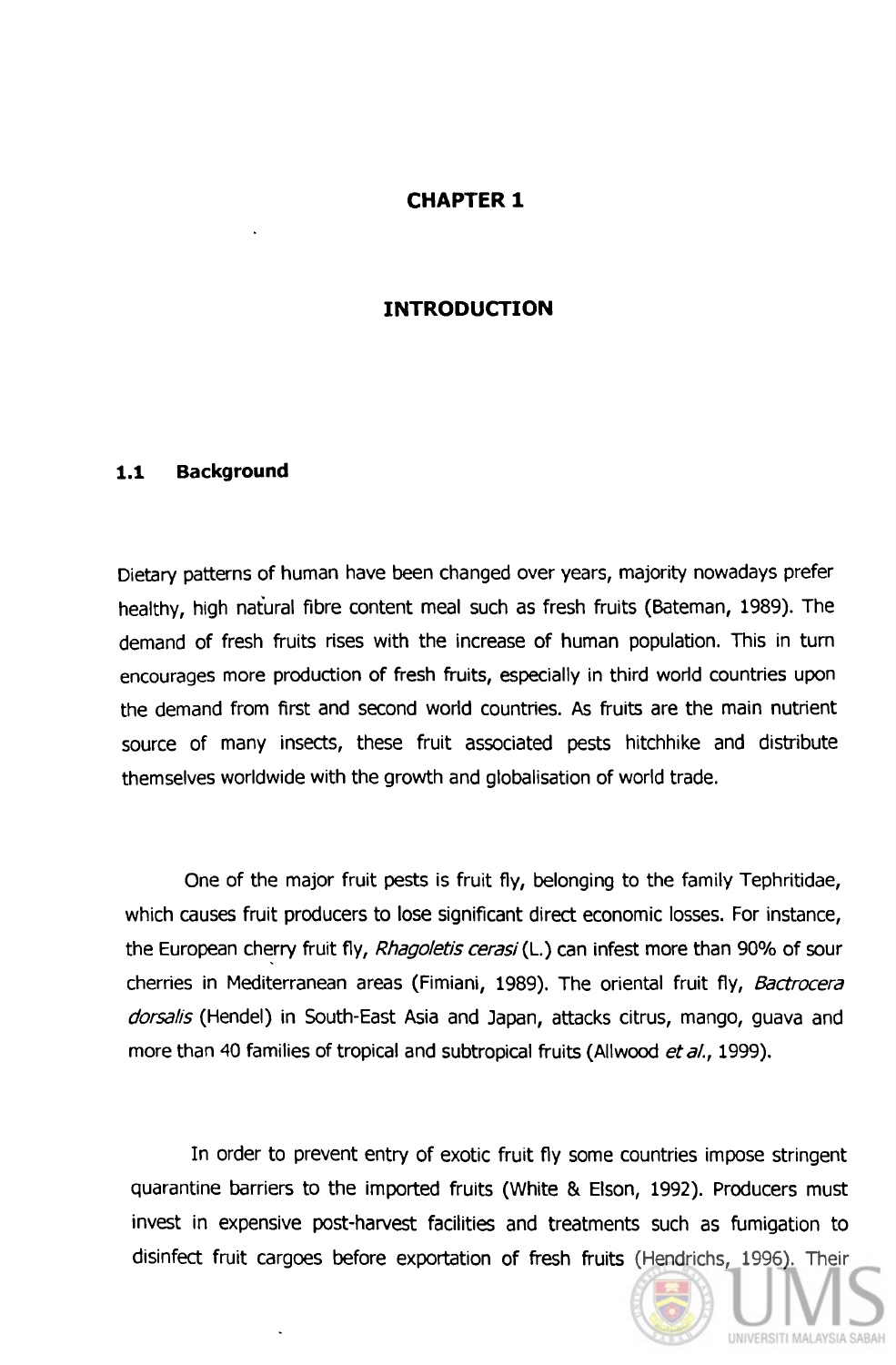market range becomes narrower due to closed export markets in fly-free countries. These direct and indirect losses bring financial burden to fruit producers, as well as to the government.

The economic importance of Tephritid is significant and can be generalized with following reasons (Koyama, 1989). Firstly it attacks commercial fruits. Secondly, some species spread far away from native area and establish as major pests in countries which depend economically on fruit production. Thirdly, quarantine restriction and quarantine regulation of fruit fly are expensive and require much professional effort.

Agriculture sector is important to Malaysia as it contributes around 7.7 percentages in Gross Domestic Product (GDP) (Malaysia Economic Report 2012- 2013). Many fruits are grown to meet the demand of consumers and thus, it is necessary to know the species diversity and abundance of fruit fly. The information of existence species and diversity is extremely useful in implementing integrated pest management (IPM) on fruit flies.

#### **1.2 Fruit flies of Family Tephritidae**

Tephritidae is one of the largest families in the order Diptera. Species of this family usually possess colourful marking and spotted or banded wings often forming attractive and unique wing pattern (Chua, 2010). The size of fruit fly varies and relatively small, with body length from 2mm to over 20mm (Christenson & Foote, 1960). There are about 4,550 described species worldwide from 500 genera (Jackson *et al.,* 2011), about 200 tephritid species are considered as pests. Larvae of tephritids feed on phyto-materials and can be classified into two categories, frugivorous and non-frugivorous. Frugivorous larvae feed on fleshy fruit whereas non-fruginorous feed on plant parts other than fruit. Some non-frugivorous are even seed predators, gall makers, and leaf miners (Christenson & Foote, 1960).

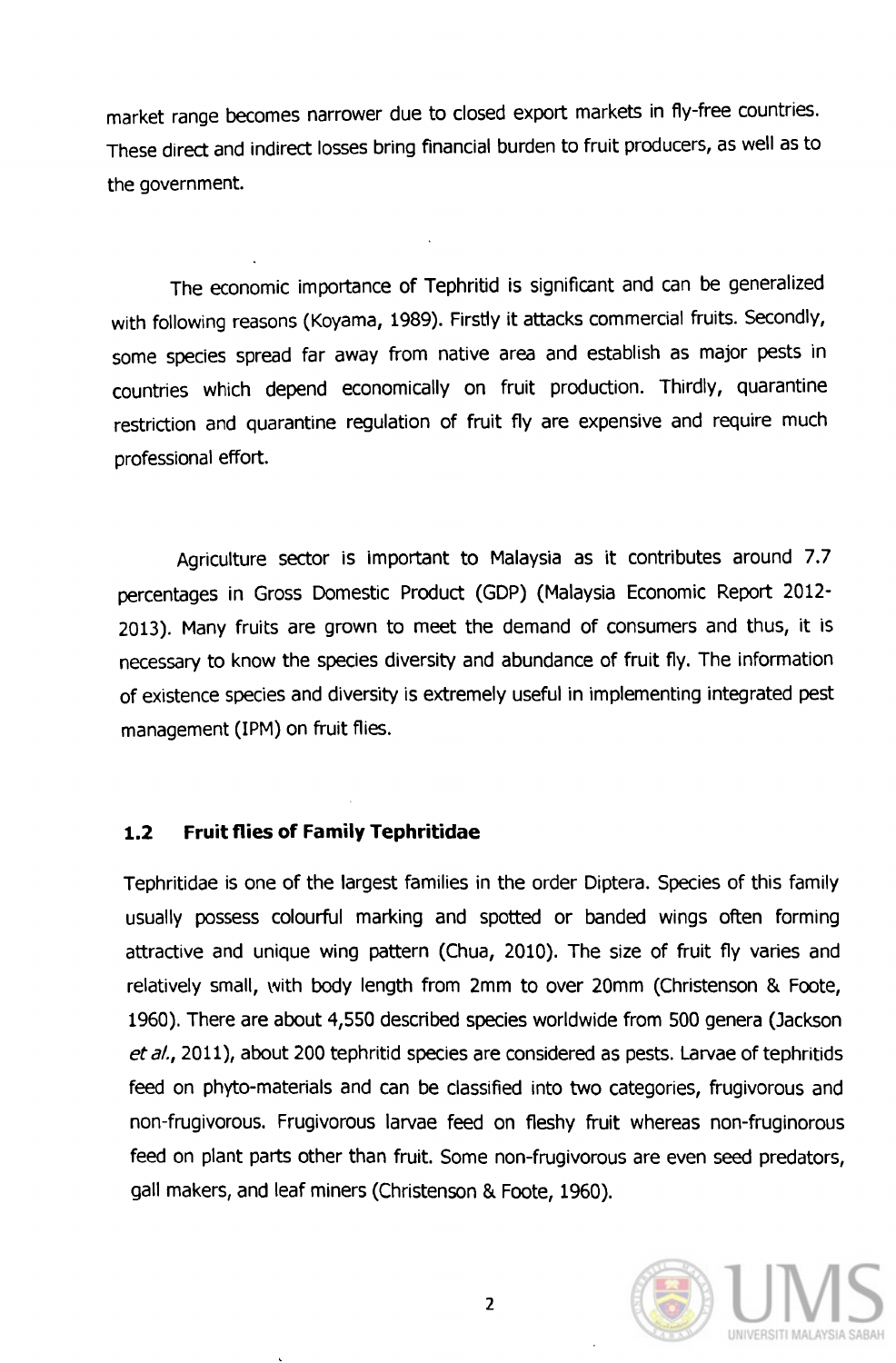Mature female inserts its ovipositor to deposit eggs on ripening fruit of host plant. Larva hatches and feeds on the fleshy fruit which eventually causes direct damage on fruit. This larval period lasts three to twenty-one days. The fruit is further damaged by penetration of microorganisms and decomposers through the opening holes which may causes early fall of fruit in field (Uchôa, 2012). The third instar or full-grown larva emerges and falls on ground into soil for pupation. Pupal period lasts for six to nine days and the survival depends on soil texture and moisture. The immature fruit fly is vulnerable to different predators such as ants, carabid beetles and spiders (Ansari et al., 2012). This pressure becomes almost none when comes to adult fruit fly but it begins to create "pressure" to sector of agriculture.

#### **1.2 Justifications**

Fruit flies (Diptera:Tephritidae) include some of the world's most serious agricultural pests. It has been causing billion losses of dollars for a country such as Japan in the efforts to control it (Koyama,1989). Malaysia is another important agricultural country, especially in Sabah as it contributes to state's economy (Kuncinas, 2013). Thus there is a need to obtain base data for ecological study of fruit flies and the fruit fly diversity in Sabah. It builds up the foundation for further effort in conservation of biodiversity, agriculture management and integrated pest management.

Identification of tephritid is extremely difficult to non-expert because species of different areas are different. There is a need to provide identification materials of fruits flies to non-taxonomists, agriculturists, and non-specialists. As fruit flies in Sabah are not well studied, this study will contribute to appropriate fruit fly information and management.

The large population and expanding distribution of fruit flies plays significant ecological role. There is a need to raise the concern of public in fruit flies as part of conservation biodiversity. Besides, tephritid may possess undiscovered value and SCientific research value.

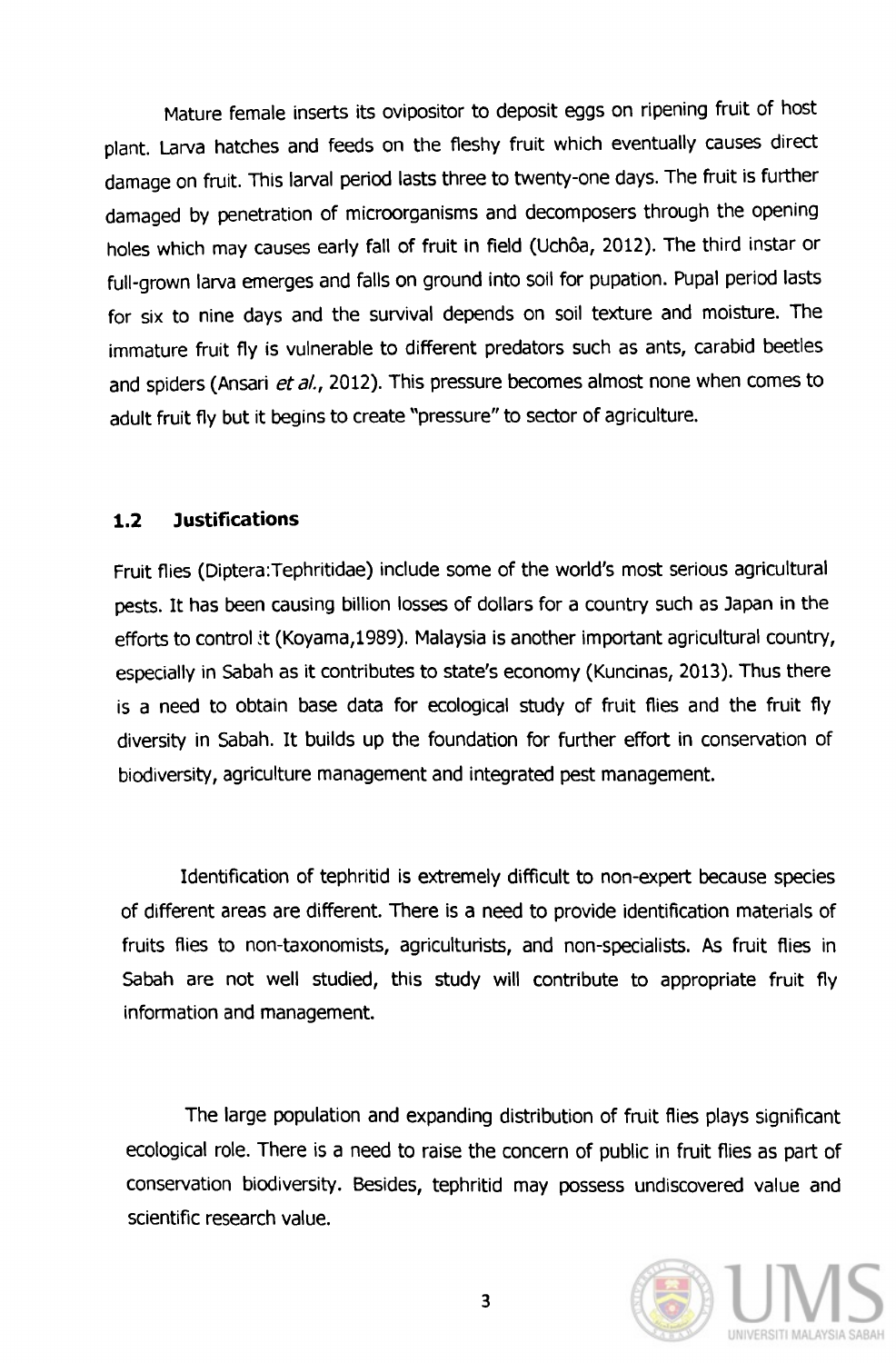The outcome of this study could provide us a better understanding of the diversity of fruit flies in Borneo, with a complete pictorial identification guide. All of these are not known unless study is carried out.

#### **1.3 Objectives**

The objectives of the study were:

- a. To examine the diversity and abundance of fruit flies at Tunku Abdul Rahman National Park (TARP), Sabah.
- b. To provide general identification guide of fruit flies of TARP by constructing pictorial dichotomous key.

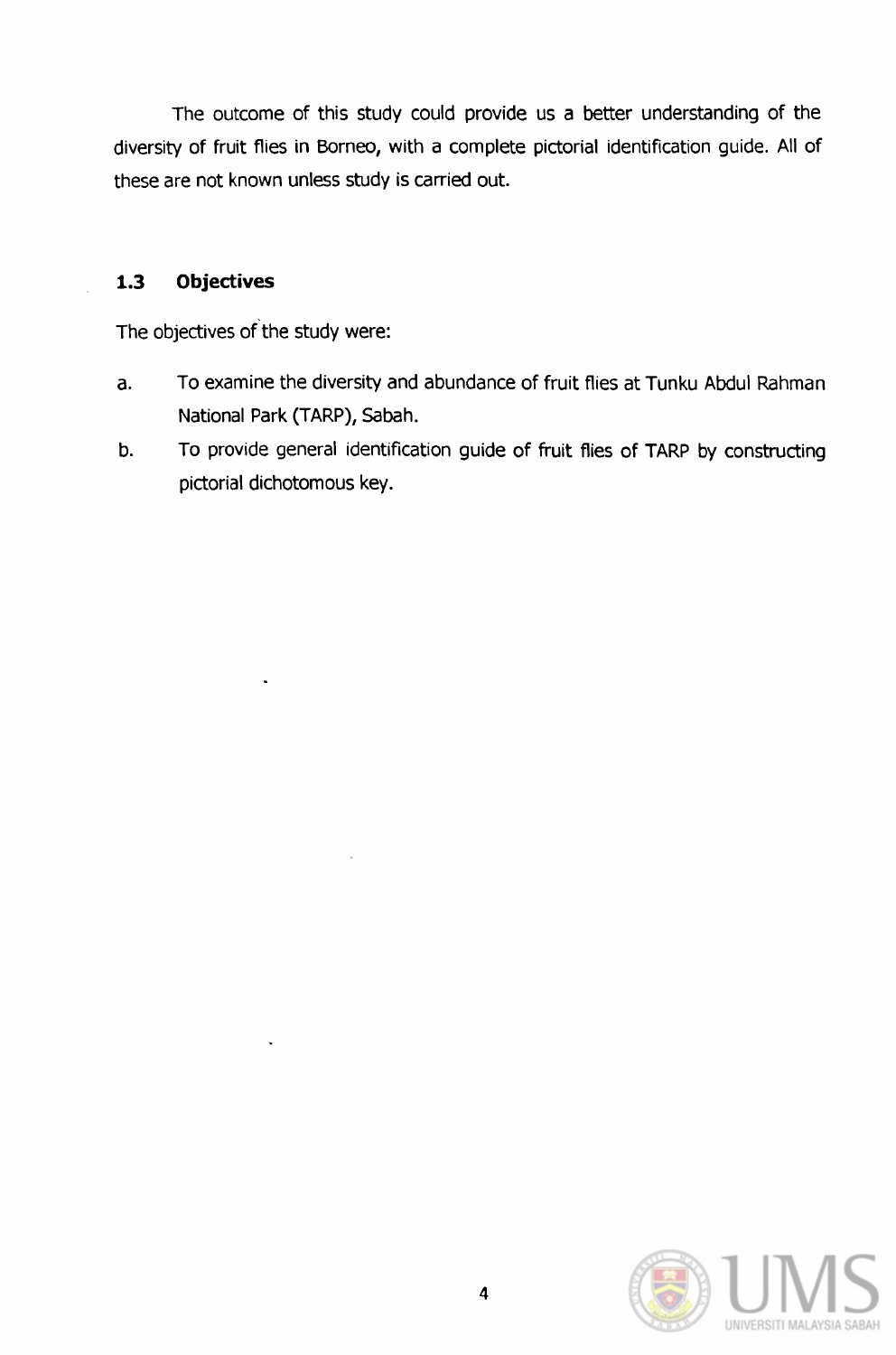# **CHAPTER 2**

#### **LITERATURE REVIEW**

#### **2.1 Taxonomy and classification**

Order Diptera is classified into two suborders, Nematocera and Bachycera (Triplehorn & Johnson, 2005). Bachycera composed of 10 superfamilies, namely Nerioidea, Diopsoidea, Conopoidea, Tephritoidea, Lauxanioidea, Sciomyzoidea, Opomyzoidea, Carnoidea, Sphaeroidea and Ephydroidea (Yeates et al., 2007). Tephritoidae includes the familes of' Lonchaeidae, Piophilidae, Pallopteridae, Richardiidae, Ulidiidae, Platystomatidae, Pyrgotidae, and Tephritidae (Komeyev, 2000a).

Tephritidae are a monophyletic group with hypothesis supported by some characters that appear to be autapomorphies (Korneyev, 2000a). Firstly, the development of frontal plates appears to be prolongation of the parafacialon the frontal surface. Secondly, frontal setae developed on the frontal surface. It is always much longer than surrounding setulae. Thirdly, the costal vein has a deep constriction or a break before the apex of the subcostal vein. Fourth and lastly, two or three costal spines with enlarged and thickened setae guarding such a break that appear to be a synapomorphy of Tephritidae.



**UNIVERSITI RIALAYSIN SMT** PERPUSTAKACH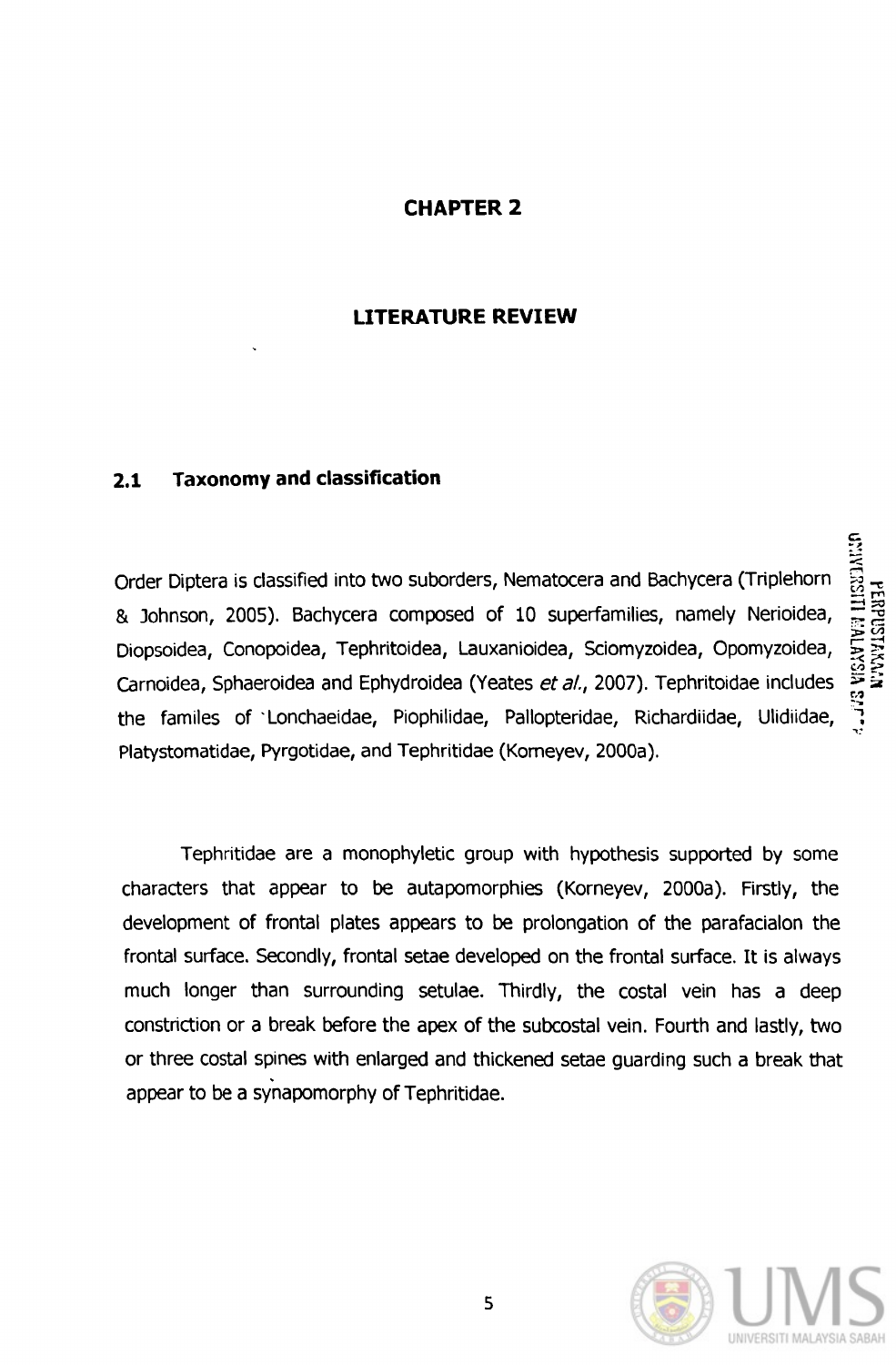The phylogenetic relationships of family Tephritidae was revised by Korneyev (2000a, 2000b) and he concluded 6 subfamilies as shown in Table 2.1 based mainly on morphological evidence.

| Order/    | <b>Superfamily</b> | <b>Family</b> | <b>Subfamily</b> | <b>Tribe</b>           |
|-----------|--------------------|---------------|------------------|------------------------|
| Sub-order |                    |               |                  |                        |
| Diptera/  | Tephritoidea       | Tephritidae   | Tachiniscinae    | Tachiniscini           |
| Bachycera |                    |               |                  | Ortalotrypetini        |
|           |                    |               |                  |                        |
|           |                    |               | Blepharoneurinae | (No tribe)             |
|           |                    |               |                  |                        |
|           |                    |               | Phytalmiinae     | Acanthonevrini,        |
|           |                    |               |                  | Phytalmini<br>Phascini |
|           |                    |               |                  | Expacrocerini          |
|           |                    |               |                  |                        |
|           |                    |               | Trypetinae       | Xarnutini              |
|           |                    |               |                  | Hexachaetini           |
|           |                    |               |                  | Toxotrypanini          |
|           |                    |               |                  | Rivelliomimini         |
|           |                    |               |                  | Adramin                |
|           |                    |               |                  | Carpomyni              |
|           |                    |               |                  | Nitrariomyiini         |
|           |                    |               |                  | Trypetini              |
|           |                    |               | Tephritinae      | Terelliini             |
|           |                    |               |                  | Xyphosiini             |
|           |                    |               |                  | Myopitini              |
|           |                    |               |                  | Cecidocharini          |
|           |                    |               |                  | Dithrycini             |
|           |                    |               |                  | <b>Tephritini</b>      |
|           |                    |               |                  | Tephrellini            |
|           |                    |               |                  | Eutretini              |
|           |                    |               |                  | (including             |
|           |                    |               |                  | Acrotaeniini)          |
|           |                    |               |                  | Schistopterini         |
|           |                    |               |                  |                        |
|           |                    |               | Dacinae          | Gastrozononini         |
|           |                    |               |                  | Dacini                 |
|           |                    |               |                  | Ceratitidini           |
|           |                    |               |                  |                        |

| Table 2.1: Subfamilies and tribes of Tephritidae. |  |
|---------------------------------------------------|--|
|---------------------------------------------------|--|

 $\hat{\mathbf{v}}$ 

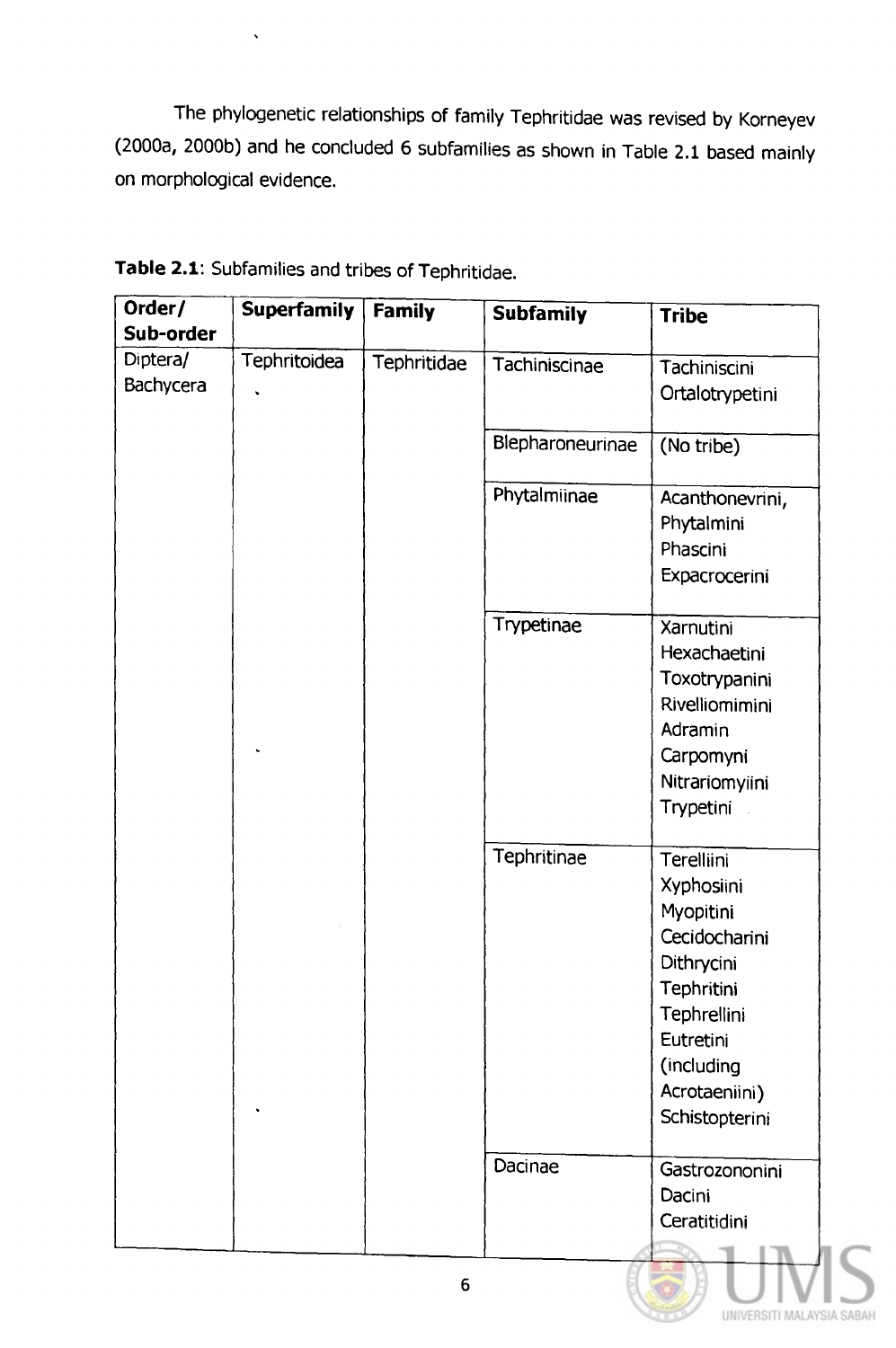#### **2.2 Morphology of fruit fly**

General morphology of fruit fly is shown (Figure 2.1). Three major body regions of fruit fly are head, thorax, and abdomen. Many parts of these three major regions are important identification keys, associating with components of compound eye, antenna, mouthparts, wings, legs, and terminalia (Cumming & Wood, 2009). Approximately 90% of the Dacine pest species can be identified accurately based on morphospecies (Plant Health Australia, 2011).

Head has, been divided into few regions. The frons above is the antennae, locating at the between of compound eyes. Ocellar triangle is present on the vertex at top of the head. A spherical of oval head capsule bearing proboscis mouthpart makes up the other region of the head (Cumming & Wood, 2009).

Thorax is fused by the prothorax, mesothorax, and metathorax into a single rectangular capsule. Mosothorax associates with the wings and leg muscles. Prothorax and metathorax support the leg musculature of first and third pairs of legs (Cumming & Wood, 2009). The notum of mesothorax is mesonotum. It occupies most of the dorsal surface of thorax. Four areas dividing mesonotum are the prescutum, scutum, scutellum and postnotum (Cumming & Wood, 2009). The front wings are developed for flight. The venation of wings has high taxonomic value as it varies throughout the family (Cumming & Wood, 2009). All tephritids wings has costal vein broken at two positions bordering second costal cell (Drew, 1989). The hind wings are reduced into small structures called halters which act as organs of equilibrium (Triplehorn & Johnson, 2005).

The abdomen is composed of five terga. Basal segments are referred to preabdomen whereas the remaining complex of modified genital and anal segments is referred as terminalia or postabdomen (Cumming & Wood, 2009). Male abdomen is not elongated and possesses developed surstyli and claspers (Drew, 1989). Female has an elongate abdomen with a developed ovipositor.



7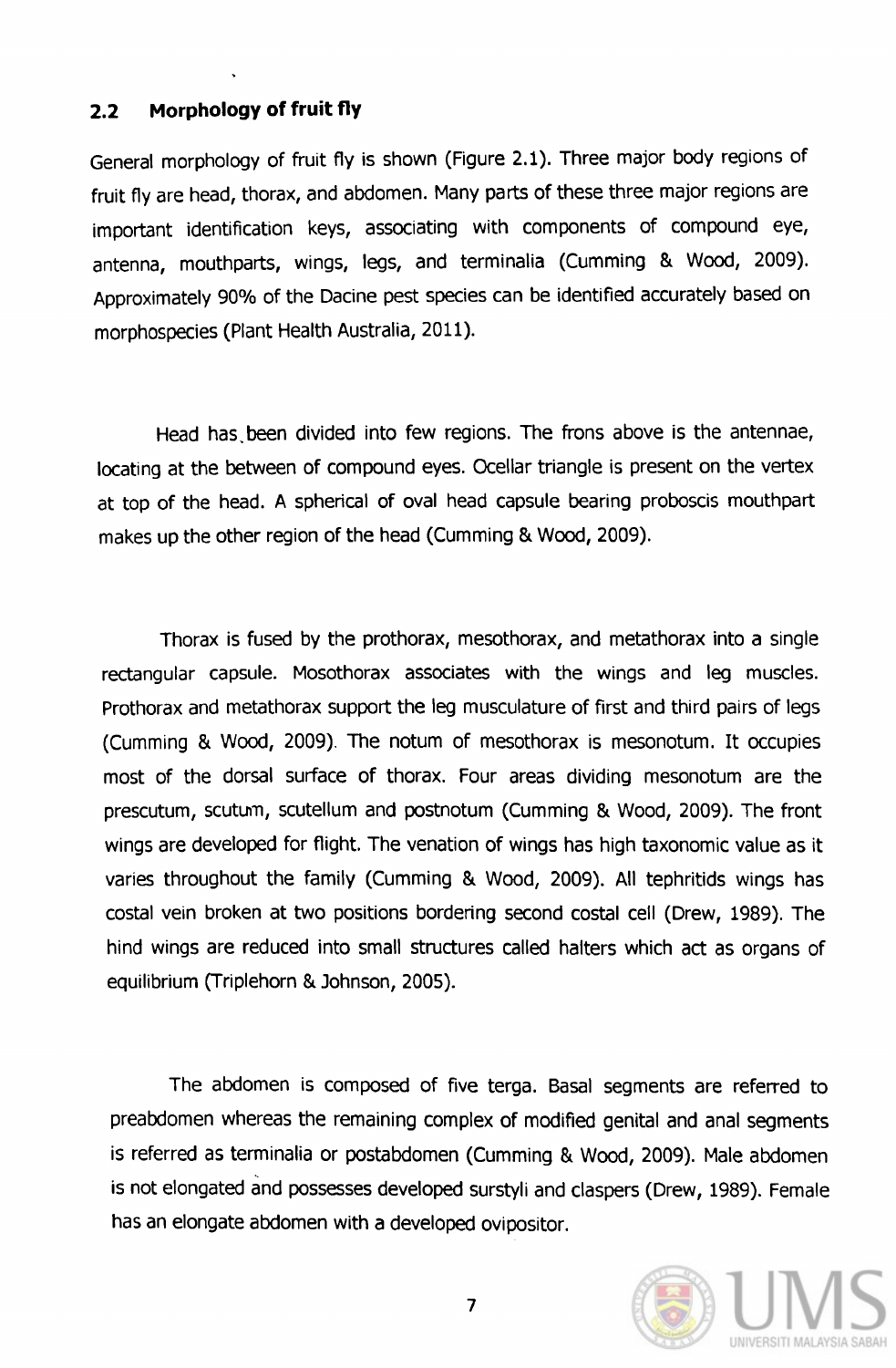

**Figure 2.1:** Dorsal view of *Bactrocera* fruit fly

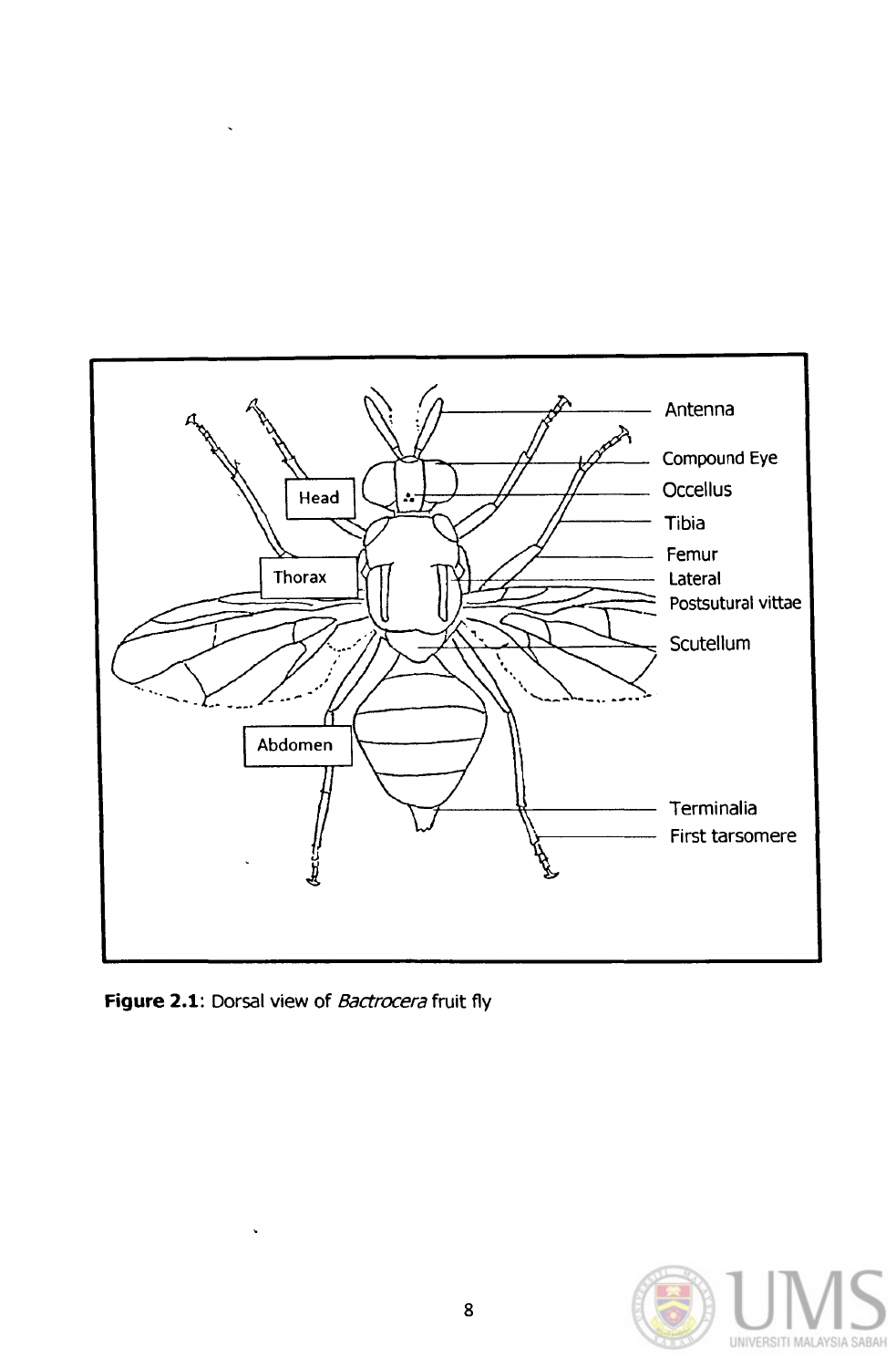#### **2.3 Biology, ecology and behaviour**

#### **2.3.1 Life cycle**

Relationship between the host plant and fruit fly may determine the duration and timing of various life stage of tephritid. Subfamily Dacinae has short life cycle, approximately 6-8 generations per year from subtropics to topic area (Drew & Romig, 2000). The melon fruit fly, Bactrocera cucurbitae has 8-10 generations per year, with life cycle last from 21 to 179 days (Dhillon et al., 2005). Subfamily Trypetinae has longer life cycles, such as the Rhagoletis and Anastrepha species, take approximately 80 days from egg to adult and 160 days of adult longevity, with average one generation per year (Bauer, 1986; Ansari et al., 2012).

The life cycle of most fruit flies in field is still unknown (Ansari et al., 2012). Most studies are under laboratory conditions. It involves four stages: Egg, larva, pupa, and adult. All life stages take place throughout the year. Egg of fruit fly is typically white in 'Colour and elongate-cylindrical shape, sometimes with long, tail-like extension. Egg stage lasts a few days, depending on species. The larva of  $B$ . cucurbitae hatches initially as delicate first instar and feeds actively inside the host plant tissue. It moults into more robust second instar and then in tum moults into third instar (Headrick & Goeden, 1998). Some exceptions are *Urophora jaceana* and U. cardui which the first instar remains in the egg and moults into second instar (Headrick & Goeden, 1998). The body shape of instar varies. It ranges from vermiform (found in stem-mining species), elongate ellipsoidal shape, to globose (found in gall-makers) (Headrick & Goeden, 1998). When comes to pupa stage, nonfrugivore pupates inside the host plant whereas frugivore emerges and leaves the fruit, then it pupates in the soil. In pupation, the skin of larva becomes barrel-shapes, hard and tanned brown puparium. True pupa is living inside the puparium. When it becomes mature, it splitting opens the anterior end of puparium and squeezes out. Female fly does not develop egg and it needs protein feed. Most fruit flies are facultative breeders that only lay eggs when host plants are available.

#### **2.3.2 Feeding behaviour**

Vast majority of tephritids are phytophagous (frugivourous or nonfrugivourous), except Tachniscinae are parasitoids (zoophagous) and Phytalmiinae are

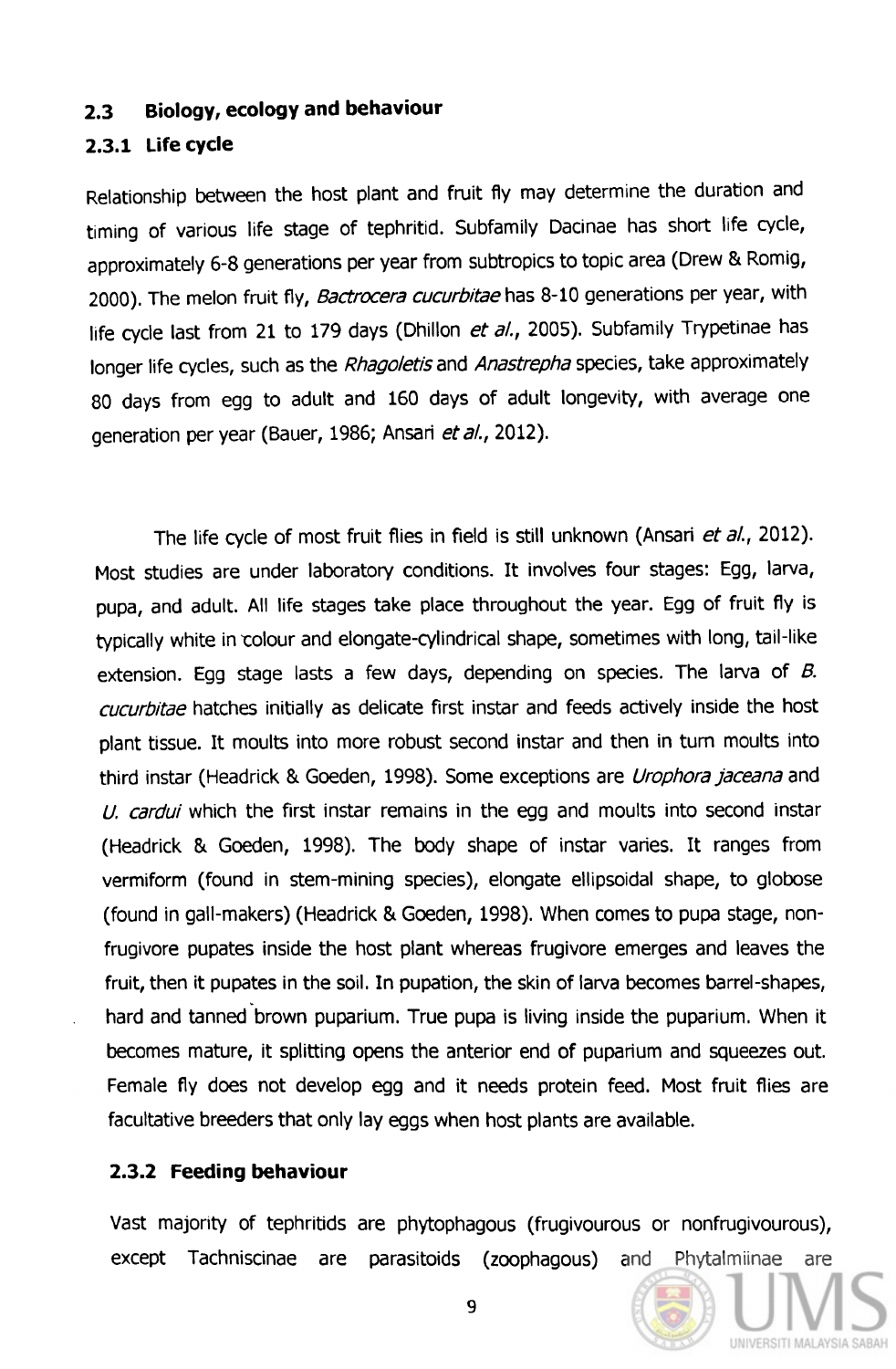saprophagous (Korveyev, 2000a; Díaz-Fleischer et al., 2000). Feeding behaviour of adult and larva are different. Tephritid larva spends most of the time feeding on fleshy tissue of host plant. Only few studies were done on feeding behaviour of larva. It is known that hydrolyzed protein in form of brewer's yeast was added to larva culture media (Drew & Yuval, 2000). Not all larvae are frugivores. Frugivorous larva (Tephritinae) has a pair of mouth hooks and a well-developed median oral lobe. Function of median oral lobe is to uptake fluid exuding from plant tissues that have been scraped by mouth hooks.

Feeding strategy is important to physiological processes of adult such as sexual maturation, courtship and mating. Adult forages for reproductive resource that cannot be acquired during the larval stage. Bactrocera cucurbitae, B. dorsalis, and Ceratitis capitata require carbohydrate, protein, minerals, B-complex vitamins and water for both reproduction and longevity (Díaz-Fleischer et al., 2000).

#### **2.3.3 Reproductive and mating behaviour**

 $\ddot{\phantom{1}}$ 

Various mating strategies are found in different species. Courtship interaction are complicated, often involve combinations of chemical, visual, auditory Signaling system, and competitive, territorial and agonistic interactions with conspecific flies (Landolt & Quilici, 1996). Many Dacinae exhibit characteristics rendezvous behaviour, utilising the host-plants as specific waiting places and territories (Drew & Romig, 2000).

Host plant plays vital role as mating site for fruit flies. Male establishes position on host plants, scanning for arriving of conspecific. If a female is spotted male walked along the leaves and stems to intercept her. Meanwhile only virgin female would wave wings to attract male while mated female may resist male advances (Sivinski & Burk, 1989). Only 65% of copulation was found successful (Sivinski & Burk, '1989), where the male gained a 'Ieglock' on female using enlarged fore femora. Another interesting behaviour is lekking behaviour. Leks usually occur in host plants but away from host fruits (Sivinski & Burk, 1989). This was shown by laboratory study of tropical Dacines (Koyama, 1989). All males aggregate into loose

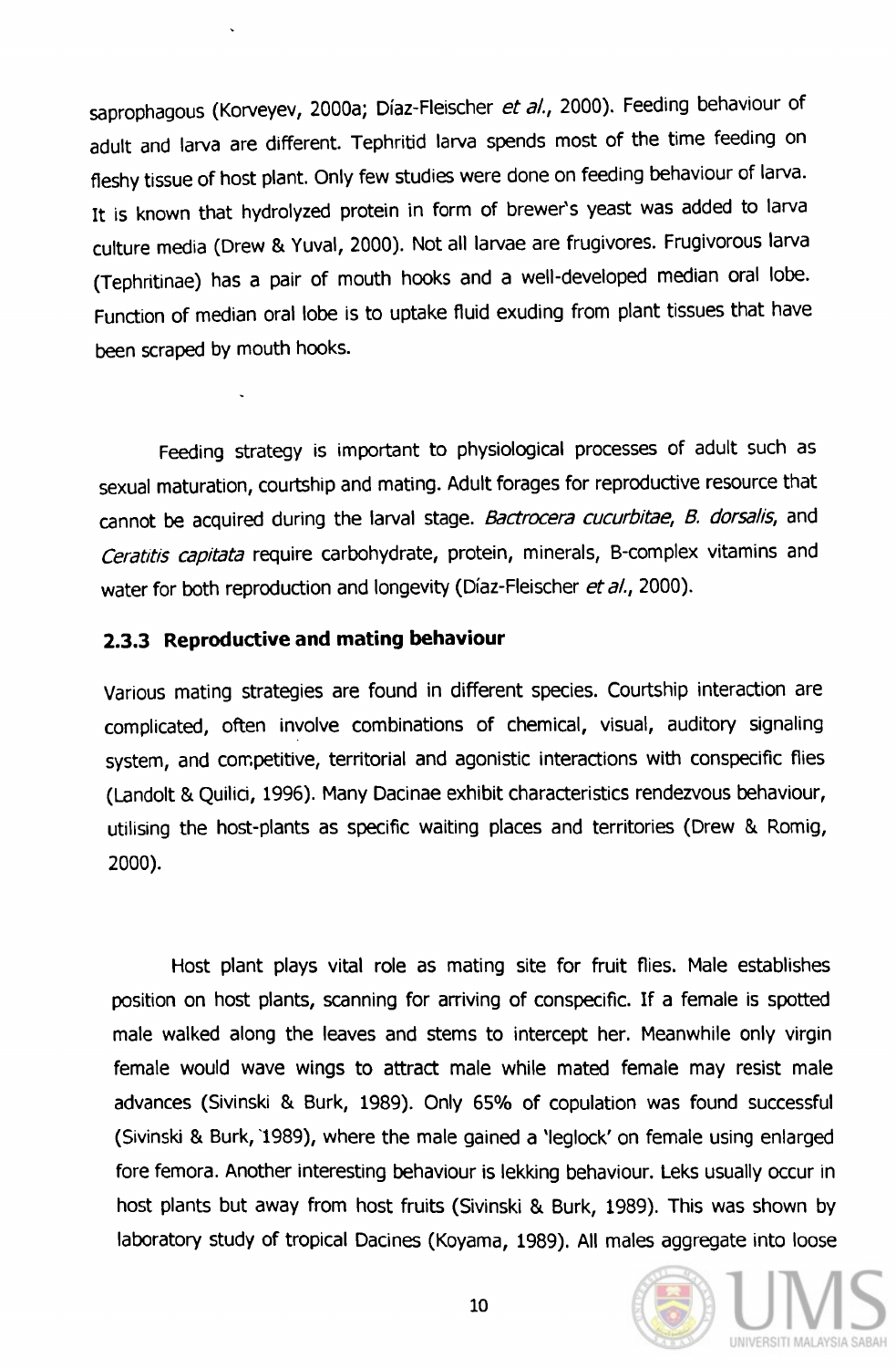#### **REFERENCES**

- Achterberg, K. V. 2009. can Townes Type Malaise Traps be Improved? Some Recent Developments. Entomologische berichten, 69 (4):129-135.
- Adrika. 2004. Preferensi Lalat Buah Bactrocera spp. (Diptera:Tephritidae) Terhadap Warna Perangkap Pada Tanaman (Psidium quajava L.). Tesis Sarjana. Universitas Sumatera Utara, Indonesia. (In Malay, unpublished).
- Ansari, M. S., Hasan, F. & Ahmad, N. 2012. Threats to Fruit and Vegetable Crops: Fruit Flies (Tephritidae)-Ecology, Behaviour, and Management. Journal of Crop Science Biotechnology, 12 (3): 169-188.
- Allwood, A. J., Chinajariyawong, A., Kritsaneepaiboon, S., Drew, R. A. I., Hamacek, E. L., Hancock, D. L., Hengsawad, C., Jipanin, J. C., Jirasurat, M., Krong, C. K., Leong, C. T. S. & Vijaysegaran, S. 1999. Host Plant Records for Fruit Flies (Diptera: Tephritidae) in Southeast Asia. The Raffles Bulletin of Zoology, Suplement (7): 1-92.
- Aruani, R., Ceresa, A., Granados, J. C., Taret, G., Peruzzotti, P. & Ortiz, G. 1996. Advances in the National Fruit Fly Control and Eradication Program in Argentina. In McPheron B.A., Steck G.J.(eds), Fruit Fly Pest, A World Assessment of their Biology and Management. St.Lucie Press.
- Aris, A. Z., Abdullah, M. H., Kim, K. W. & Praveena, S. M. 2009. Hydrochemical Changes in a Small Tropical Island's Aquifer:Manukan Island, Sabah,Malaysia. Environ Geol(56):1721-1732.
- Bateman, M. A. 1989. Preface. In Robinson A. S., Hooper G.(eds), Fruit Flies, Their Biology, Natural Enemies and Control, Volume JA. Elsevier Science Pulishers, New York.
- Bauer, G. 1986. Life-history Strategy of Rhagoletis alternate (Diptera: Trypetidae), a Fruit Fly operating in a 'Non-interactive' system. Journal of Animal Ecology 55: 785-794.
- Burns, R. E., Diaz, J. D. & Holler, T.C. 1996. Inundative Release of Parasitoid Diachasmimorpha longicaudata (Ashmead) for the Control of the Caribbean Fruit Fly, Anastrepha suspense(Leow) In McPheron B.A., Steck G.J.(eds), Fruit Fly Pest, A World Assessment of their Biology and Management 377 -384. St. Lucie Press.
- Capinera, J. L. 2008. Encyclopedia of Entomology 2<sup>nd</sup> Edition. Springer Science BUSiness Media.USA.
- Christenson, L. D. & Foote, R. H. 1960. Biology of Fruit Flies. Annual Review of Entomology 5: 171-192.
- Chua, T. H. 1994. Egg Batch Size of the Carambola Fruit Fly, Bactrocera Sp (Malaysian A) (Diptera: Tephritidae). Journal of Agriculture Science 17 (2):107-109. University Pertanian Malaysia Press, Malaysia.

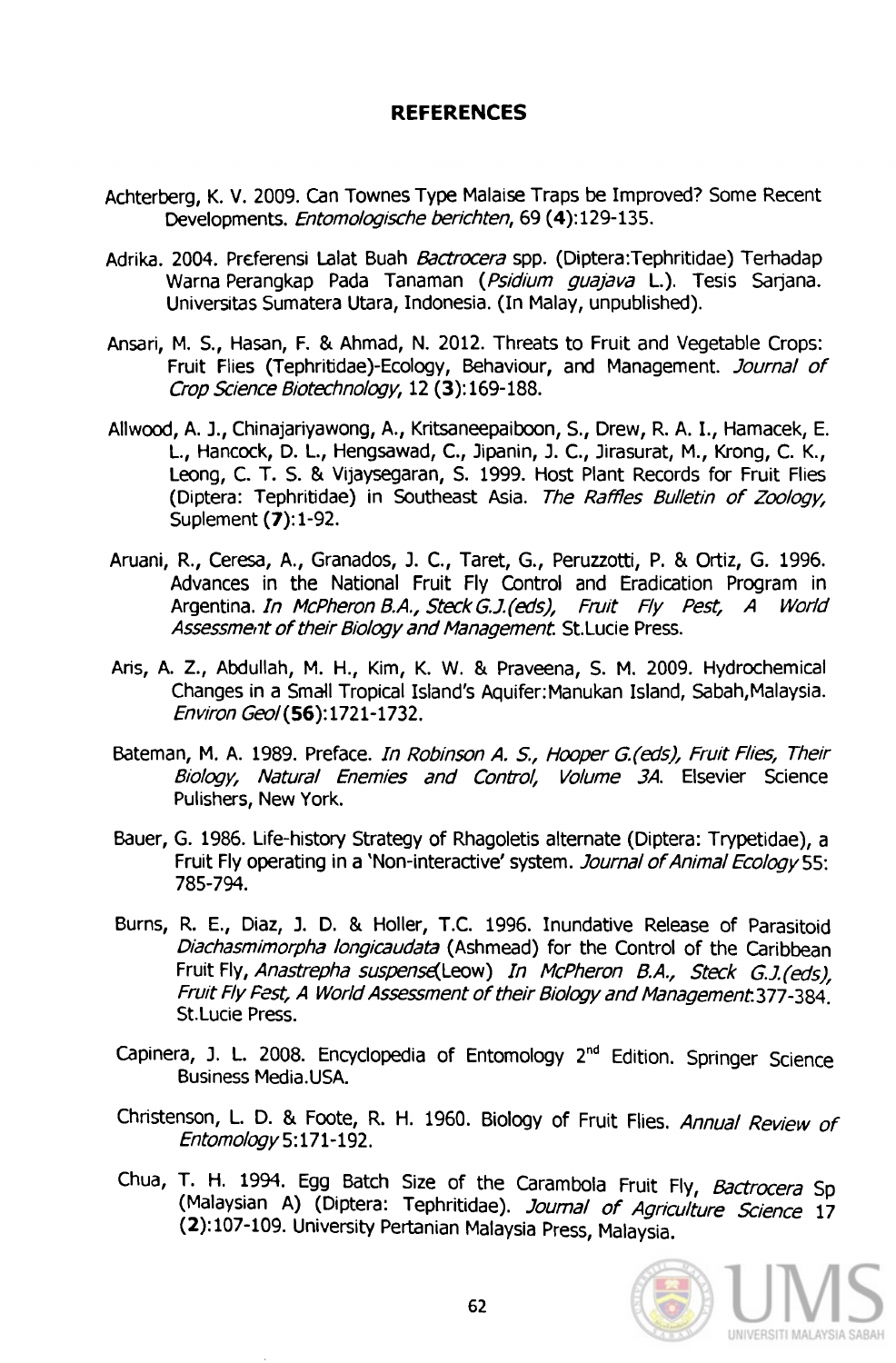- Chua, T. H. 1996. Annotated Checklist of the Tribe Dacini, Subfamily Dacinae in Malaysia (Diptera: Tephritidae). Serangga 3 (1):49-60. Pusat Systematik Serangga, University Kebangsaan Malaysia.
- Chua, T. H. 1999. A Survey of Agriculturally Important Fruit Flies (Diptera: Tephritidae) of Brunei Darussalam. Scientia Bruneiana 1:3-6.
- Chua, T. H. 2010. Fruit Flies (Diptera: Tephritidae) From Malaysia and Brunei Darussalam: New Species and Records. The Florida Entomologist 93 (4):482-488.
- Chua, T. H., Chong, Y. V. & lim, S. H. 2010. Species Determination of Malaysia Bactrocera Pests Using PCR-RFLP Analyses (Diptera: Tephritidae). Pest Managament Science (66):379-384.
- Chinajariyawong, A., Kritsaneepaiboon, S. & Drew, R. A. 1. 2003. Efficacy of Protein Bait Sprays in Controlling Fruit Flies (Diptera: Tephritidae) Infesting Angled Luffa and Bitter Gourd in Thailand. The Raffles Bullentin of Zoology 51 (1): 7-15.
- Clarke, A. R., Allwood, A., Chinajariyawong, A., Drew, R. A. I., Hengsawad, C., Jirasurat, M., Kong Krong, C., Kritsaneepaiboon, S. & Vijaysegaran, S. 2001. Seasonal Abundance and Host Use Patterns of Seven Bactrocera Macquart Species (Diptera:Tephritidae) In Thainland and Peninsula Malaysia. The Raffles Bulletin of Zoology 49(2): 207-220.
- Cunningham, R. T. 1989. (Chapter 3.6) Parapheromones. In Robinson A.S., Hooper G.(eds), Fruit Flies, Their Biology, Natural Enemies and Control, Volume JA:218-230. Elsevier Science Pulishers,New York.
- Cumming, J. M. & Wood, D. M. 2009. Adult Morphology and Terminology. In Brown,B. *v.,* Borkent,A.& Cumming,J.M., Manual of Central American Diptera: 9-50. NRC Research Press, canadia.
- Danjuma, S., Boonrotpong, 5., Thaochan, N., Permkam, S. & Satasook, C. 2013. Biodiversity of the Genus *Bactrocera* (Diptera: Tephritidae) in Guava *Psidium* Guajava L. Orchards in Different Agro-forsted Locations of Southern Thailand. International Journal of Chemical, Environmental & Biological Sciences 1 (3):538-544.
- Dehne, H. W. & Oerke, E. C. 2004. Safeguarding Production-Losses in Major Crops and the Role of Crop Protection. Crop Protection, 23:275-285.
- Dhillon, M. K, Singh, R., Naresh, J. S. & Sharma, H. C. 2005. The Melon Fruit Flies, Bactrocera cucurbitae. A Review of its Biology and Management. Journal of Insect Science 5(40): 1-16.
- Diaz-Fleischer, F., Papaj, D. R, Prokopy, R. J., Norrbom, A. L. & Aluja, M. 2000. Evolution of Fruit Fly Oviposition Behavior. In Aluja,M.& Norrbom,A.L.(eds), Fruit Flies (Tephritidae), Phylogeny and Evolution of Behavior: 811-841.

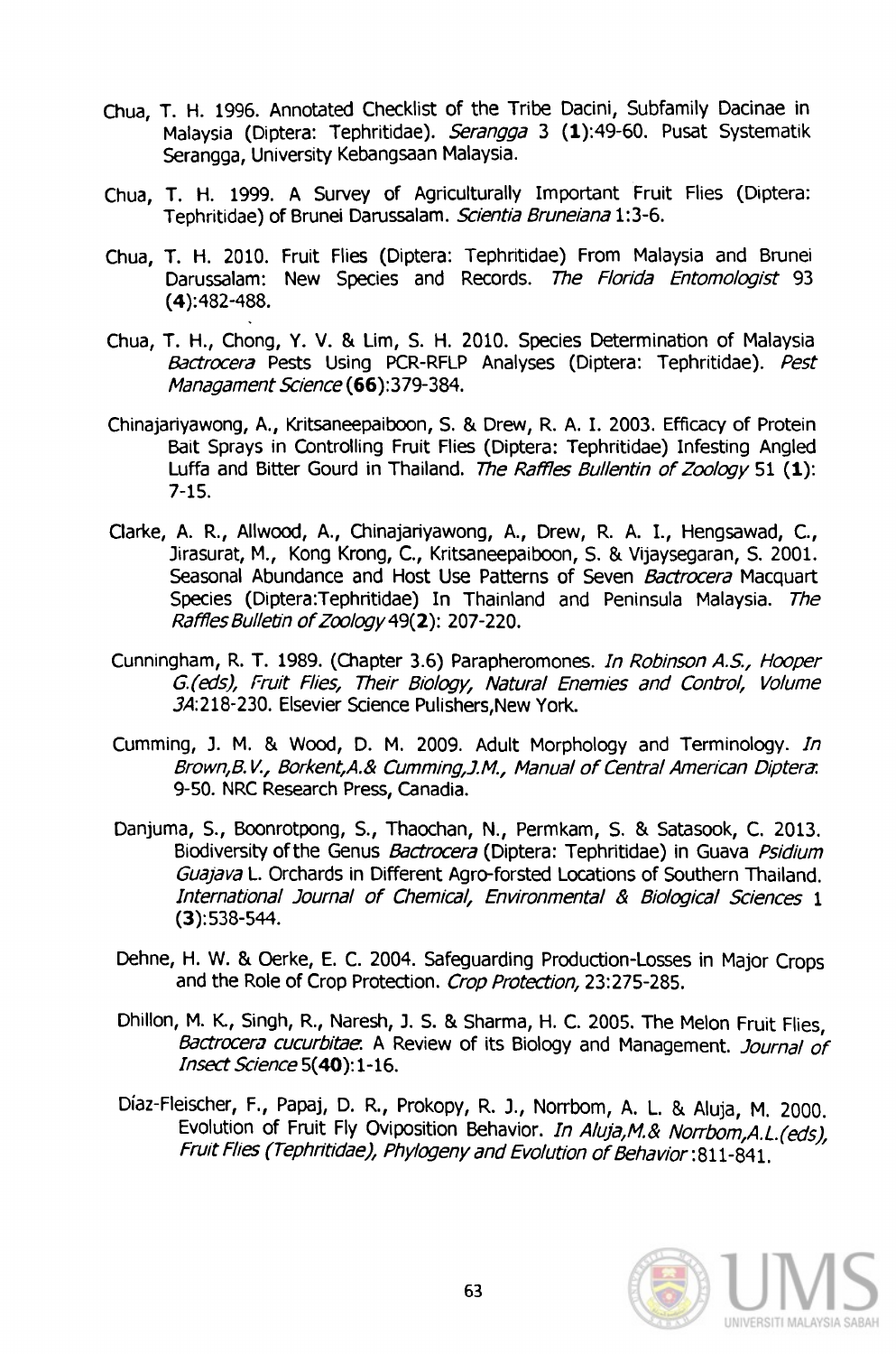- Drew, R. A. I. 1989. The Taxonomy and Distribution of Tropical and Subtropical Dacinae (Diptera: Tephritidae). In Robinson, A.S.& Hooper, G.(eds), Fruit Flies, Their Biology Natural Enemies and Control, Volume 3A :9-14. Elsevier Science Pulishers, New York.
- Drew, R. A. 1. 2004. Biogeography and Speciation in the Dacini (Diptera: Tephritidae: Dacinae). Bishop Museum Bulletin in Entomology 12:165-178.
- Drew, R. A. I. & Hancock, D. L. 1994. The Bactrocera dorsalis Complex of Fruit Flies (Diptera:Tephritidae:Dacinae) in Asia. Bulletin of Entomological Research: Suplement Series Number 2. CAB International.
- Drew, R. A. I. & Romig, M. C. 2000. The Biology and Behavior of Flies in the Tribe Dacini (Dacinae). In Aluja M., Norrbom A.L.(eds), Fruit Flies (Tephritidae) Phylogeny and Evolution of Behavior. 535-546. CRC Press.
- Drew, R. A. I. & Yuval, B. 2000. The Evolution of Fruit Fly Feeding Behaviour. In Aluja M., Norrbom A.L.(eds}, Fruit Flies {Tephritidae} Phylogeny and Evolution of Behavior: 731-749. CRC Press.
- Drew,R. A. I., Zalucki, M. P. & Hooper, G. H. S., 1984. Ecological Studies of Eastern Australian Fruit Flies (Diptera: Tephritidae) In Their Endemic Habitat I. Temporal Variation InAbundance. Oecologia (Berlin) 64(2): 267-272.
- Duyck, P. F., David, P. & Quilici, S. 2004. A Review of Relationships Between Interspecific Competition and Invasions In Fruit Flies (Diptera: Tephritidae). Ecological Entomology 29: 511-520.
- EI-Gendy,1. R. 2012. Elevation of Attraction Efficiency of Jackson Trap on Peach Fruit Fly, Bactrocera zonata (Saunders). International journal of Agricultural Research: 1-8.
- EPA (Envoronmental Protection Authority), 2013. Safely using Insecticides Containing Maldison (Malathion) on Plants, pp.4. New Zealand Government.
- Fang, M. N. 1989. Studies on Using Different Bagging Materials for Control Melon Fly on Bitter Gourd and Sponge Gourd. Bulletin Taichung District Agriculture Improve Station 25: 3-12. (In Mandarin)
- Fattorini, S. 2008. How Island Geography and Shape may Influence Species Rarity and Biodiversity Loss in a Relict Fauna: A case Study of Mediterranean Beetles. The Open Conservation Biology Journal 2: 11-20.
- Fimiani, P. 1989. Mediterranean Region. In Robinson A.S., Hooper G.(eds), FruitFlies, Their Biology Natural Enemies and Control, Volume 3A: 39-50. Elsevier Science Pulishers, New York.
- Gadagkar, R., Chandrashekara, K. & Nair, P. 1990. Insect Species Diversity In the Tropics: Sampling Methods and A case Study. Journal of the Bombay Natural History, 87(3):337-353.

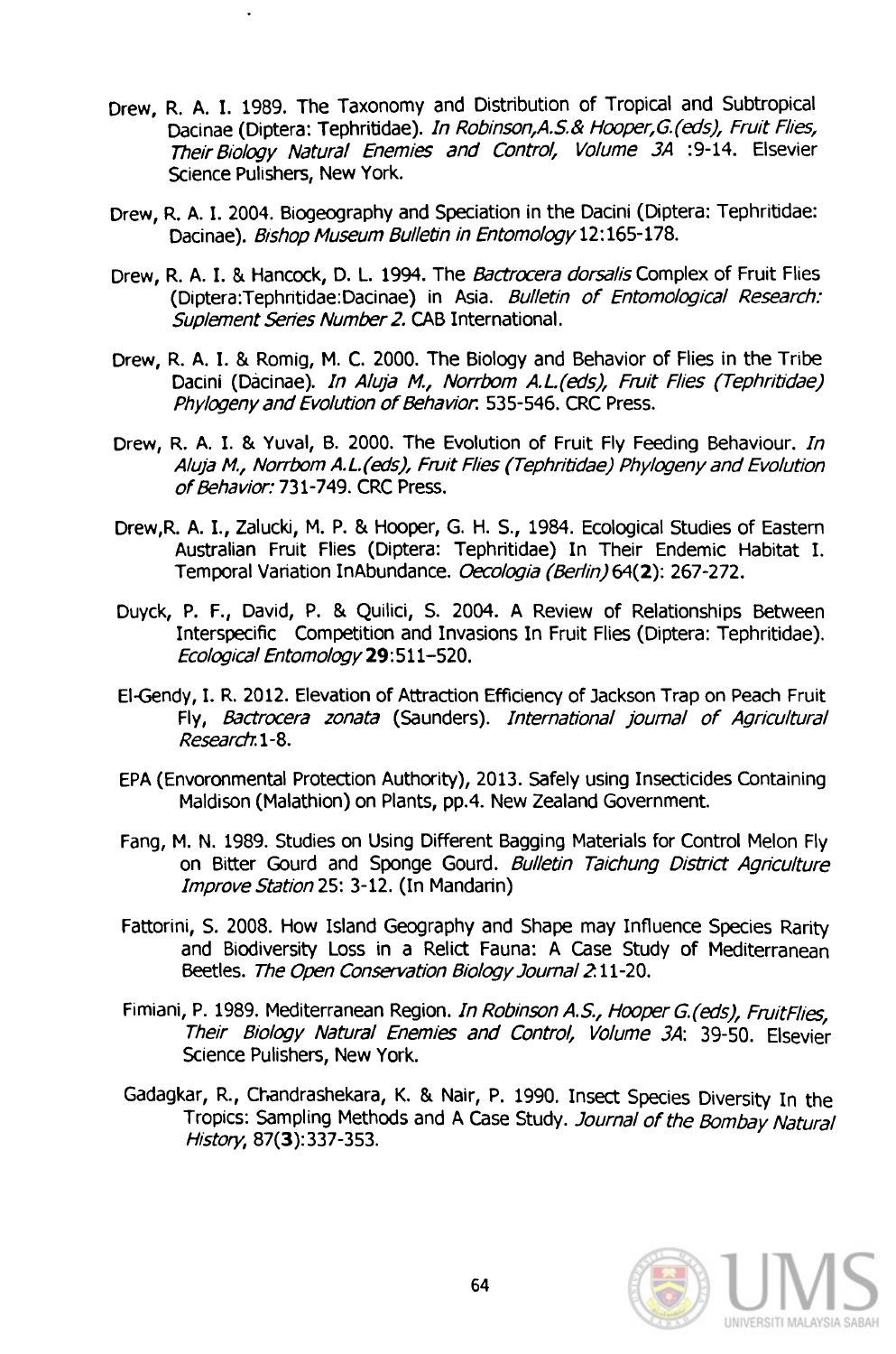- Greenberg, S. M., Adamczyk, J. J. & Armstrong, J. S. 2012. Principles and Practices of Integrated Pest Management on Cotton in the Lower Rio Grande Valley of Texas. In Larramendy, M. L., Soloneski, S. (eds), Integrated Pest Management and Pest Control Current and Future Tactics. InTech.
- Gayle, S. M., McKenney, M., Follett, P. & Manoukis, N. C. 2013. A Novel Method for Rearing Wild Tephritid Fruit Flies. Entomologia Experimentalis et Applicate (148):297-301.
- Headrick, D. H. & Goeden, R. D. 1998. The Biology of Non-frugivorous Tephritid Fruit Flies. Annual Review of entomology 43: 217-241.
- Hendrichs, J. 1996. Action Programs Against Fruit Flies of Economic Importance: Session Overview. In McPheron B.A., Steck G.J.(eds), Fruit Fly Pest, A World Assessment of their Biology and Management 513-520. St. Lucie Press.
- Hooper, G. H. S. 1989. The Effect of Ionizing Radiation on Reproduction. In Robinson A.S., Hooper G.(eds), Fruit Flies, Their Biology, Natural Enemies and Control, Volume 3A: 153-164. Elsevier Science Pulishers, New York.
- IAEA (International Atomic Energy Agency). 2003. Trapping Guidelines For Area-Wide Fruit Fly Programmes. IAEA, Vienna, Austria.
- IAEA (International Atomic Energy Agency). 2013. Trapping Manual For Area-Wide Fruit Fly Programmes. IAEA, Vienna, Austria.
- Ibrahim, A. G., Singh, G. & King, H. S. 1979. Trapping of Fruit flies, Dacus spp.(Diptera: Tephritidae) with Methyl Eugenal on Orchards. Pertanika 2(1):58-61.
- Iwahasit, O. 1996. Problem Encountered During Long-term SIT Program in Japan. In McPheron B.A., Steck G.J.(eds), Fruit Fly Pest, A World Assessment of their Biologyand Management. 391-398. St.Lucie Press.
- Jang, E. B., McQuate, G. T., McInnis, D. O., Harris, E. J., Vargas, R. T., Bautista, R. c., & Mau,R.F. 2008. Targeted Trapping, Bait-Spray, Sanitation, Sterile-Male, and Parasitoid Releases in an Areawide Integrated Melon Fly (Diptera: Tephritidae) Control Program in Hawaii. American Entomologist 54(4): 240-250.
- Jackson, M. D., Marshall, S. A., Hanner, R. & Norrbom, A. L. 2011. The Fruit Flies (Tephritidae) of Ontario. Canadian Journal of Arthropod Identification (15): 1-251.
- Katsoyannos, B. I. 1989. Response to Shape, Size and Color. In Robinson, A.S.& Hooper, G. (eds), Fruit Flies, Their Biology Natural Enemies and Control, Volume 3A: 307-324. Elsevier Science Pulishers, New York.
- Korneyev, V. A. 2000a. Phylogenetic Relationships among Higher Groups of Tephritidae. In Aluja M., Norrbom A.L.[eds], Fruit Flies (Tephritidae) Phylogeny and Evolution of Behavior.73-113. CRC Press.

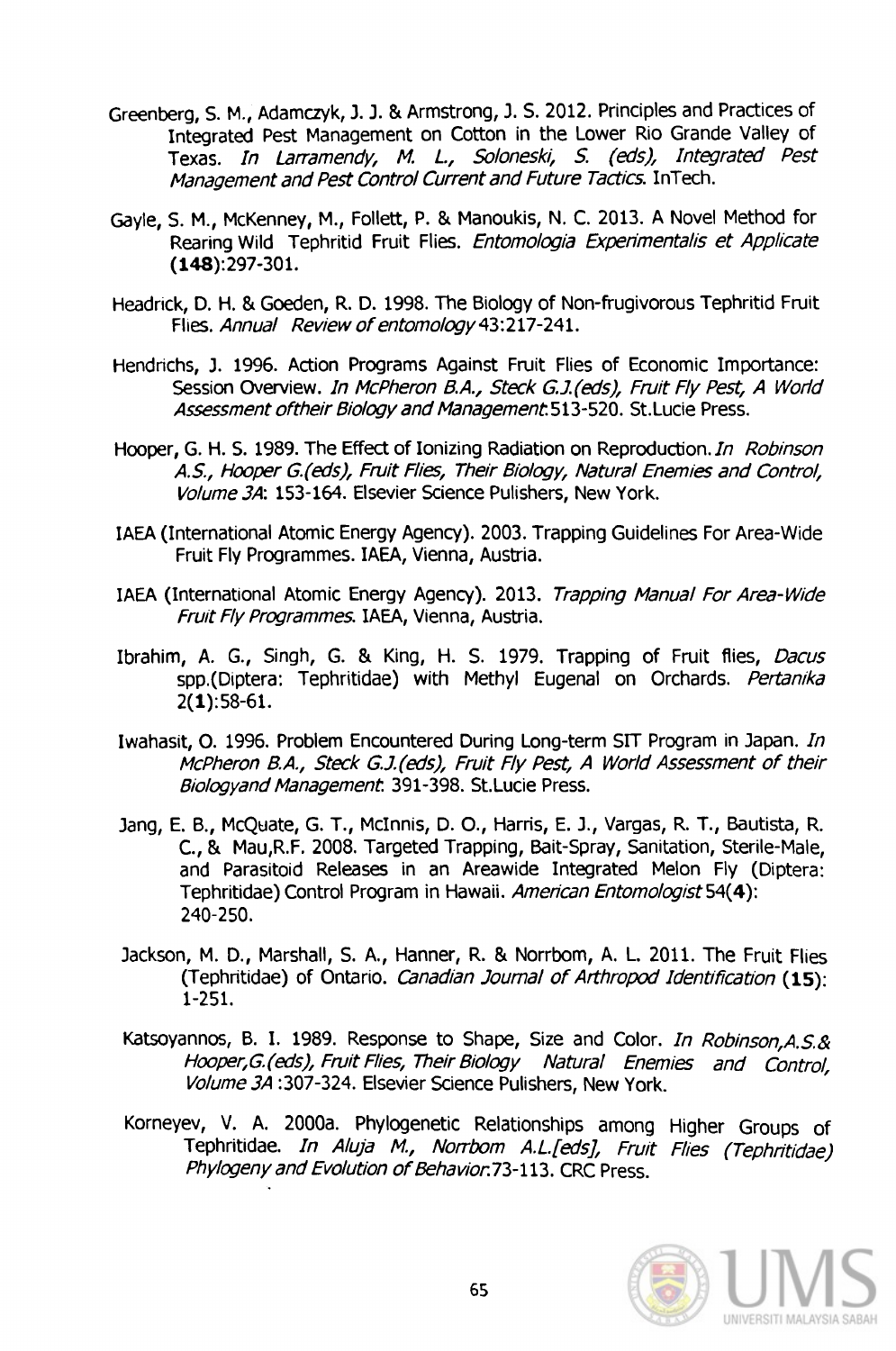- Korneyev, V. A. 2000b. Phylogeny of the Subfamily Tephritinae: Relationships of the Tribes and Subtribes. In Aluja M., Norrbom A.L.[eds], Fruit Flies (Tephritidae) Phylogeny and Evolution of Behavior. 549-580. CRC Press.
- Koyama, J. 1989. South-East Asia and Japan. In Robinson A.S., Hooper G.(eds), FrUit Flies, Their Biology, Natural Enemies and Control, Volume 3A: *63-66.*  Elsevier Science Pulishers, New York.
- Klungness, L. M., Jang, E. B., Ronald, F. L. M., Roger, I. V., Jari, S. S. & Earl, F. 2005. New Sanitation Techniques for Controlling Tephritid Fruit Flies (Diptera: Tephritidae) in Hawaii. .Journal *or* Applied Science & Environment Management 9(2): 5-14.
- Kuei, T. F. F., Gumbek, M. & Hanapi, S. 2013. Status and Geographical Distribution of Indigenous and Quarantine Fruit Fly Species (Diptera: Tephritidae) in Sarawak. Borneo Journal Resource, Science & Technology 2(2):28-41.
- Kuncinas, P. 2013. Sabah: Agriculture earmarked for expansion and innovation. Borneo Post Online. Retrived on: 23th October 2013. http://www.theborneopost.com/2013/01/13/sabah-agriculture-earmarked-forexoansion-and-innovation/ .
- Kurghalisati, A. M. 2003. Population Dynamics and Movement of Bactrocera umbrosa (Fabricius) in Relation to *B.papayae* (Drew&Hancock) (Diptera: Tephritidae) in Penang Island, West Malaysia. Thesis of degree of Doctor of Philosophy. University Sains Malaysia.(Unpublished).
- Landolt, P. J. & Quilici, S. 1996. Overview of Research on the Behavior of Fruit Flies. In McPheron B.A., Steck G.J. (eds), Fruit Fly Pest, A World Assessment of their Biology and Management 19-26. St. Lucie Press.
- Latiff, A., Faridah Hanum, 1., Zainudin Ibrahim, 1., Goh, M. W. K., Loo, A. H. B. & Tan, H. T. W. 1999. On the Vegetation and Flora of Pulau Tioman, Peninsular Malaysia. The Raffles Bulletin of Zoology, Supplement (6): 11-726.
- Malaise, R. 1937. A New Insect Trap. Entomologisk Tiskskrift:148-160.
- Malaysia Economic Report 2012-2013. Economic Performance and Prospects (3).
- Magurran, A. 1988. Ecological Diversity and its Measurement. Croom Helm, 179pp, London.
- Norrbom, A. L., Carroll, L. E., Thompson, F. c., White, 1. M. & Freidberg, A. 1999. Systematic database of names. In Thompson, F.C. (ed.). Fruit Fly Expert Identification System and Systematic Information Database. Myia 9:65-251.
- Norrbom, A. L, Korytkowski, C. A., Zucchi, R. A., Uramoto, K., Venable, G.L, McCormick, J. & Dallwitz, M. J. 2012 onwards. Anastrepha and Toxotrypana: descriptions, illustrations, and interactive keys. Version: 28th September 2013. http://delta-intkey.com'.

Oerke, E. C. 2006. Crop Losses to Pests. Joumal of Agriculture Science *144:31-43.* 

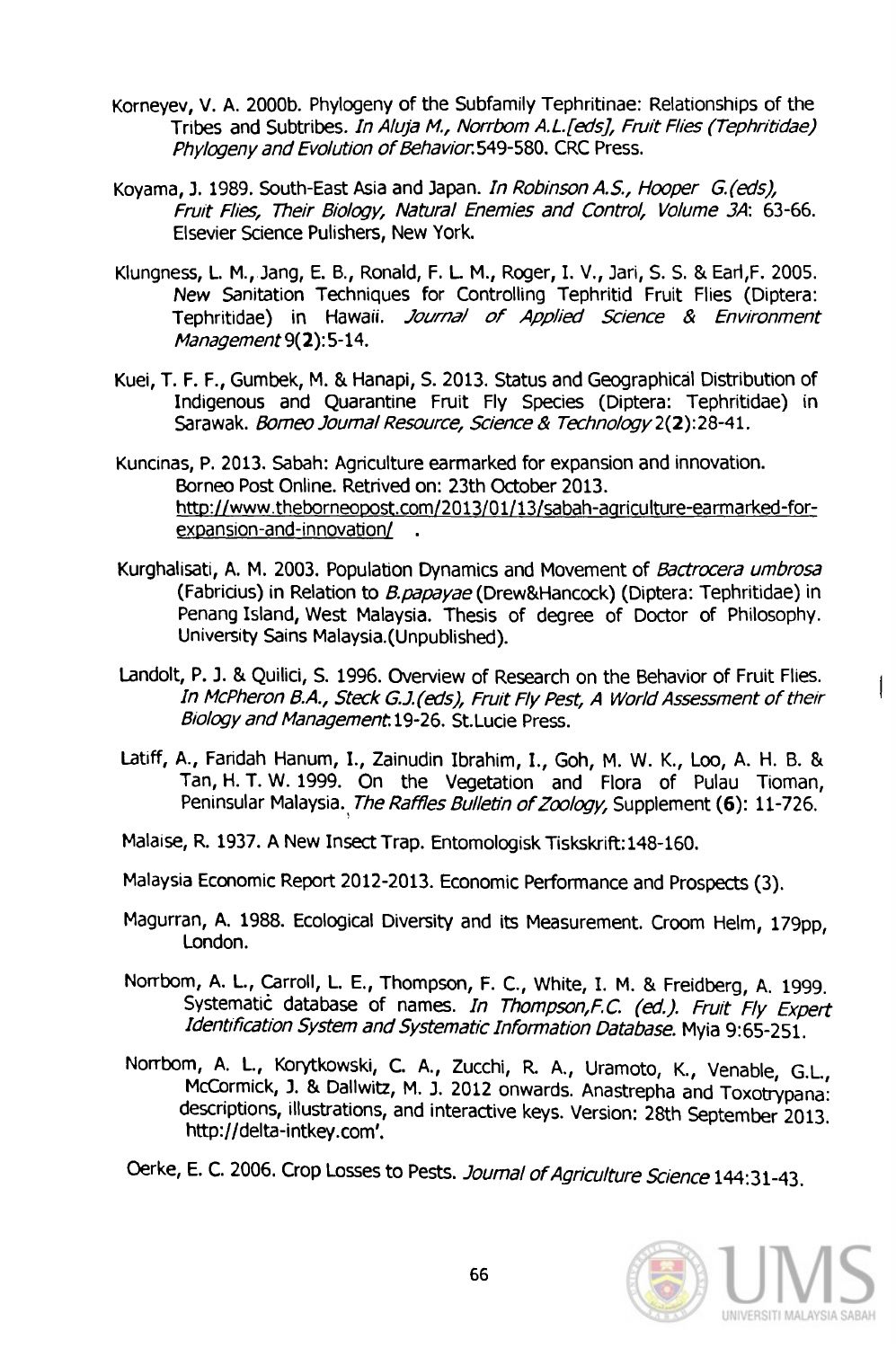- Oliveira, C. M., Auad, A. M., Mendes, S. M. & Frizzas, M. R. 2014. Crop Lossess and the Economic Impact of Insect Pests on Brazillian Agriculture. Crop Protection 54:50-54.
- Ohno, S., Tamura, Y., Haraguchi, D., Matsuyama, T. & Kohama, T. 2009. Reinvasions by Bactrocera dorsalis complex (Diptera: Tephritidae) OccurredAfter its Eradication in Okinawa, Japan, and Local Differences Found in the Frequency and Temporal Patterns of Invasions. Applied Entomology Zoology 44(4):643-654.
- Plant Health Australia, 2011. The Australian Handbook for the Identification of Fruit Flies. Version 1.0. Plant Health Australia. Canberra, ACT.
- Prabhakar, C. S., Sood, P. & Mehta, P. K. 2012. Pictorial Keys for Predominant Bactrocera and Dacus fruit flies (Diptera: Tephritidae) of North Western Himalaya. Arthropods 1(3): 101-111.
- Prokopy, R. J. & Roitberg, B. D. 1989. Fruit Fly Foraging Behavior. In Robinson, A.S.& Hooper,G.(eds), Fruit Flies, Their Biology, Natural Enemies and ContrOl, Volume 3A :293-306. Elsevier Science Pulishers, New York.
- Quarantine Pest List. 2014. Plant Protection Station. Ministry of Agriculture, Forestry and Fisheries Japan. Retrived on: 25<sup>th</sup> May 2014. http://www.pps.go.jp/english/law/01QualantinePestListEn20140824. pdf
- Repin, R. & Sundaling, D. 2000. Checklist of Tree Along the Trails on the Islands of Tunku Abdul Rahman Park, Sabah, Malaysia. Sabah Parks Nature Journal 3:79-105.
- Sivinski, J. & Burk, T. 1989. Reproductive and Mating Behaviour. In Robinson A.S., HooperG.(eds), Fruit Flies, Their Biology, Natural Enemies and Control, Volume 3A: 343-352. Elsevier Science Pulishers, New York.
- Southwood, T. R. E. & Henderson, P. A. 2000. Ecological Methods, 3<sup>rd</sup> Edition. Blackwell Science Ltd.
- Stibick, J. N. L. 2004. Natural Enemies of True Fruit Flies (Tephritidae). United States Department of Agriculture (USDA).
- Sueyoshi, M. & Mohamed, M. 2002. Fruit Flies (Diptera: Tephritidae) of the Crocker Range. In Mohamed,M., Hamzah,Z, Tachi, *T.,* Nais,J. (eds). Crocker Range Scientific Expedition 2002:87-90.
- Tachi, T. , Yvonne, c., Wahid, N., and Mohamed, M. 2002. Preliminary Research on the Flies (Insecta, Order Diptera) of Crocker Range Park. In Mohamed, M., Hamzah,Z., Tachi,T., Nais,J. (eds). Crocker Range Scientific Expedition 2002:171-173.
- Teo, A.C.K. 1989. Exotic Islands of Tunku Abdul Rahman Park. Sabah Handicraff Centre, Kota Kinabalu, Sabah..
- Triplehorn, C. A. & Johnson, N. F. 2005. Borron and Delongs Introduction to the Study of Insects 7<sup>th</sup> Edition: 673-676. Thomson Brooks/Cole, USA.